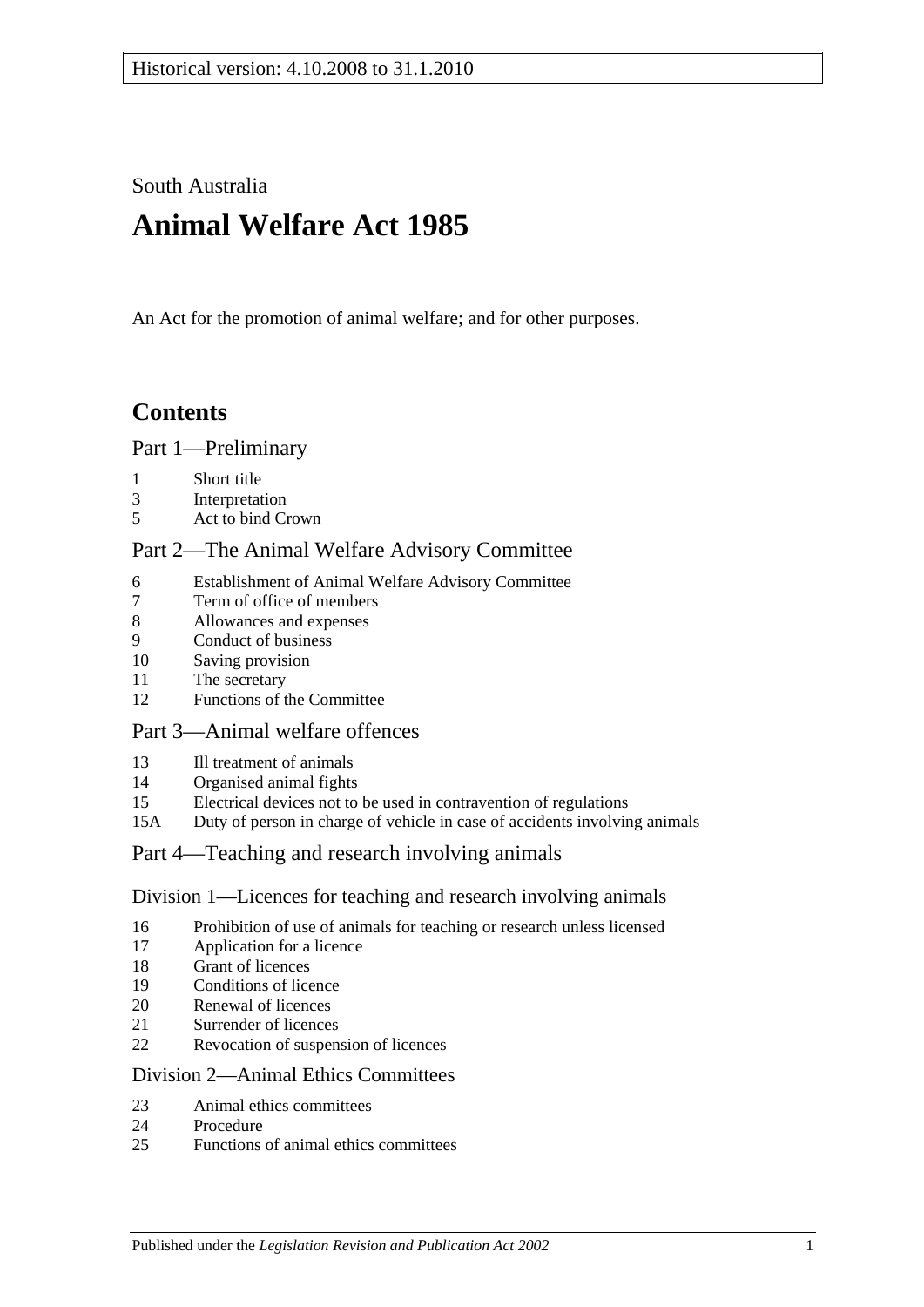#### [Division 3—Appeals](#page-12-0)

- 26 [Appeals against decisions of animal ethics committees](#page-12-1)
- 27 [Appeal against decisions of Minister](#page-12-2)

#### [Part 5—Enforcement](#page-13-0)

#### [Division 1—Appointment and identification of inspectors](#page-13-1)

- 28 [Appointment of inspectors](#page-13-2)
- 29 [Identification of inspectors](#page-13-3)

#### [Division 2—Powers of inspectors](#page-14-0)

- 30 [General powers](#page-14-1)
- 31 [Routine inspections](#page-15-0)
- 31A [Special powers relating to animals](#page-16-0)
- 31B [Animal welfare notices](#page-17-0)

#### [Division 3—Miscellaneous](#page-17-1)

- 31C [Dealing with seized animals and objects](#page-17-2)
- 31D [Warrant procedures](#page-18-0)
- 31E [Offence to hinder etc inspectors](#page-19-0)
- 32 [Immunity from liability](#page-19-1)
- 32A [Court orders on finding of guilt etc](#page-19-2)

#### [Part 6—Miscellaneous](#page-20-0)

- 33 [Delegation](#page-20-1)
- 34 [Permit to hold rodeos](#page-20-2)
- 34A [False or misleading statements](#page-21-0)
- 34B [Power of veterinary surgeons to destroy animals](#page-21-1)
- 35 [Power to provide food to neglected animals](#page-21-2)
- 37 [Service of notices](#page-21-3)<br>38 Offences by bodie
- [Offences by bodies corporate](#page-21-4)
- 39 [Continuing offences](#page-21-5)
- 40 [Vicarious liability of employers in certain circumstances](#page-22-0)
- 42 [Evidence](#page-22-1)
- 42A [Codes of practice](#page-22-2)
- 43 [Act does not render unlawful practices that are in accordance with prescribed code of](#page-22-3)  [animal husbandry practice](#page-22-3)
- 43A [Reports in respect of alleged contraventions](#page-22-4)
- 43B [Victimisation](#page-23-0)
- 44 [Regulations](#page-23-1)

[Legislative history](#page-25-0)

# <span id="page-1-0"></span>**The Parliament of South Australia enacts as follows:**

# **Part 1—Preliminary**

#### <span id="page-1-1"></span>**1—Short title**

This Act may be cited as the *Animal Welfare Act 1985*.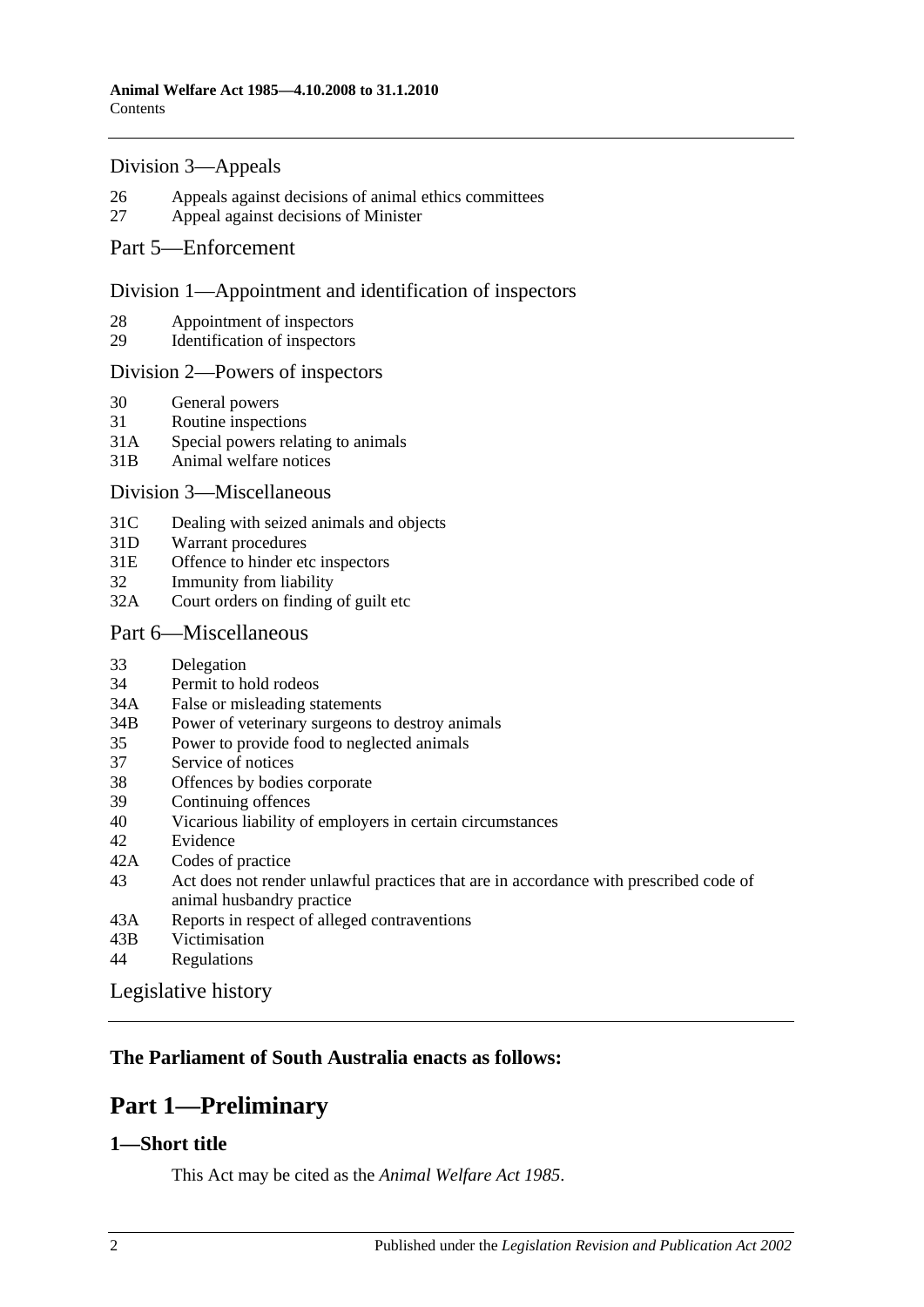## <span id="page-2-0"></span>**3—Interpretation**

In this Act, unless the contrary intention appears—

*animal* means a member of any species of the sub-phylum *vertebrata* except—

- (a) a human being; or
- (b) a fish,

and includes any prescribed animal;

*animal welfare notice* means a notice given by an inspector under [section](#page-17-0) 31B;

*animal welfare order* means an order of a court under [section](#page-19-2) 32A;

*the Code* referred to in [Part 4](#page-8-1) means the *Australian Code of Practice for the Care and Use of Animals for Scientific Purposes* (National Health and Medical Research Council, CSIRO, Australian Agricultural Council) 2004, 7th edition, as amended from time to time;

*the Committee* means the Animal Welfare Advisory Committee established under this Act;

*electrical device* means any of the following devices designed for the purpose of confining or controlling an animal:

- (a) an electrical prod or goad;
- (b) a collar designed to impart an electric shock;
- (c) an electroimmobiliser;
- (d) any other electrical device prescribed by the regulations;

*electroimmobiliser* means an electrical device designed to temporarily immobilise an animal;

*harm* means any form of damage, pain, suffering or distress (including unconsciousness), whether arising from injury, disease or any other condition;

*inspector* means—

- (a) a police officer; or
- (c) a person holding an appointment as an inspector under [Part 5;](#page-13-0)

*organised animal fight* means an event in which an animal is encouraged to fight with another animal;

*owner* includes—

- (a) in relation to an animal, a person who has the custody and control of the animal; and
- (b) in relation to real or personal property—a person entitled to possession of the property;

*premises* means any land, building or structure (including a moveable building or structure);

*rodeo* means a competition involving cattle or horses (or both) and featuring 1 or more rodeo events, but does not include a competition declared by the regulations not to be a rodeo;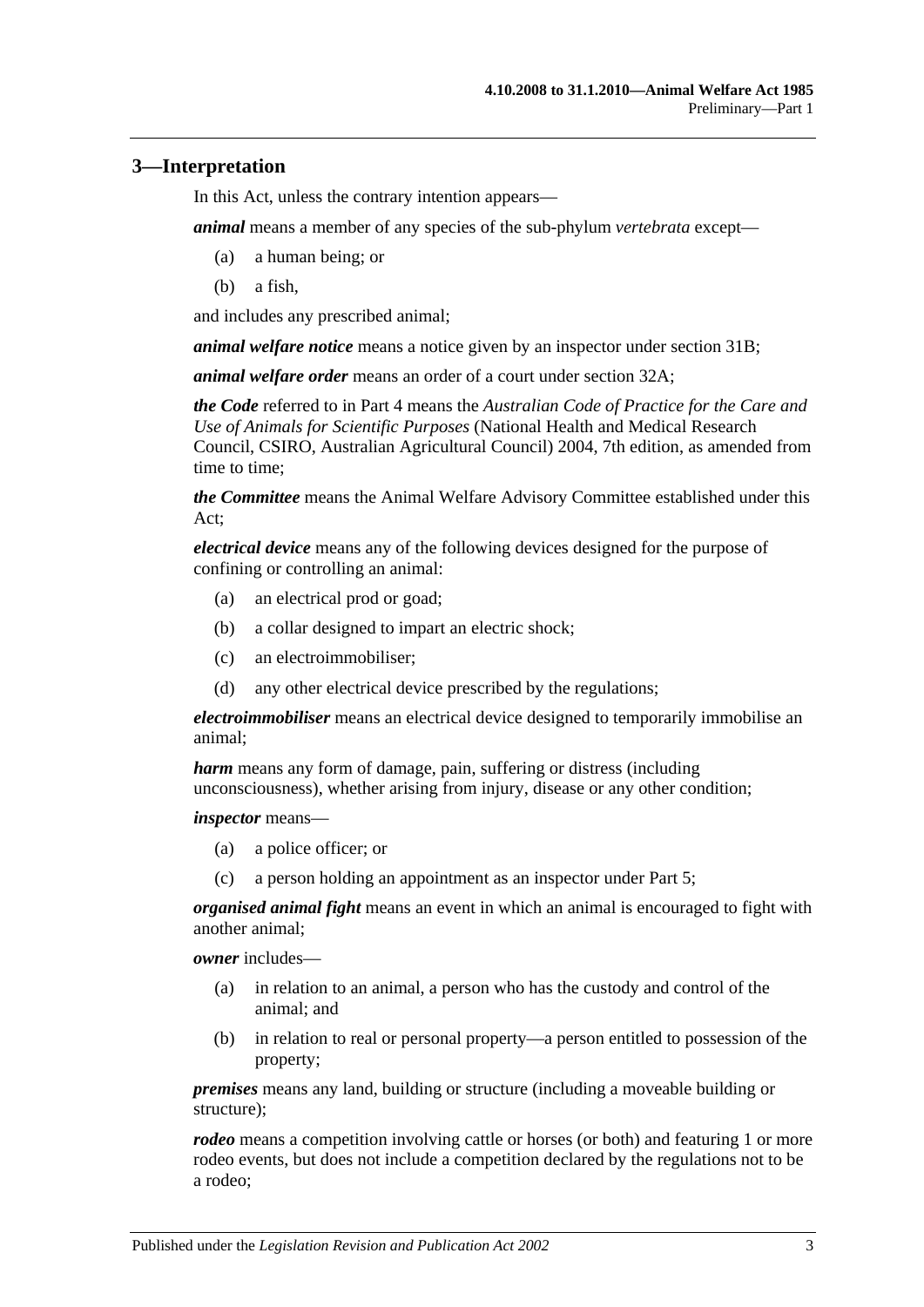*rodeo event* means any of the following events:

- (a) saddle bronc riding;
- (b) bareback bronc riding;
- (c) bull riding;
- (d) steer riding;
- (e) roping or tying;
- (f) team roping;
- (g) steer wrestling;
- (h) a prescribed event;

#### *serious harm* means—

- (a) harm that endangers an animal's life; or
- (b) harm that results in an animal being so severely injured, so diseased or in such physical condition that it would be cruel not to destroy the animal; or
- (c) harm that consists of, or results in, serious and protracted impairment of a physical or mental function;

*the Society* means the Royal Society for the Prevention of Cruelty to Animals (South Australia) Incorporated;

*vehicle* includes an aircraft, a vessel, a caravan, a trailer and anything attached to a vehicle;

*veterinary surgeon* means a person who is registered as a veterinary surgeon under the *[Veterinary Practice Act](http://www.legislation.sa.gov.au/index.aspx?action=legref&type=act&legtitle=Veterinary%20Practice%20Act%202003) 2003*.

# <span id="page-3-0"></span>**5—Act to bind Crown**

This Act binds the Crown.

# <span id="page-3-1"></span>**Part 2—The Animal Welfare Advisory Committee**

#### <span id="page-3-2"></span>**6—Establishment of Animal Welfare Advisory Committee**

- (1) The *Animal Welfare Advisory Committee* is established.
- (2) The Committee consists of 8 members appointed by the Governor, of whom—
	- (a) 1 is to be nominated by the Minister responsible for the administration of the *[Livestock Act](http://www.legislation.sa.gov.au/index.aspx?action=legref&type=act&legtitle=Livestock%20Act%201997) 1997*;
	- (b) 2 will be nominated by the South Australian Farmers Federation Incorporated;
	- (c) 1 will be nominated by the Society;
	- (d) 2 will be persons who, in the opinion of the Minister, are suitable to represent the interests of animal welfare organisations;
	- (e) 1 will be nominated by the Australian Veterinary Association;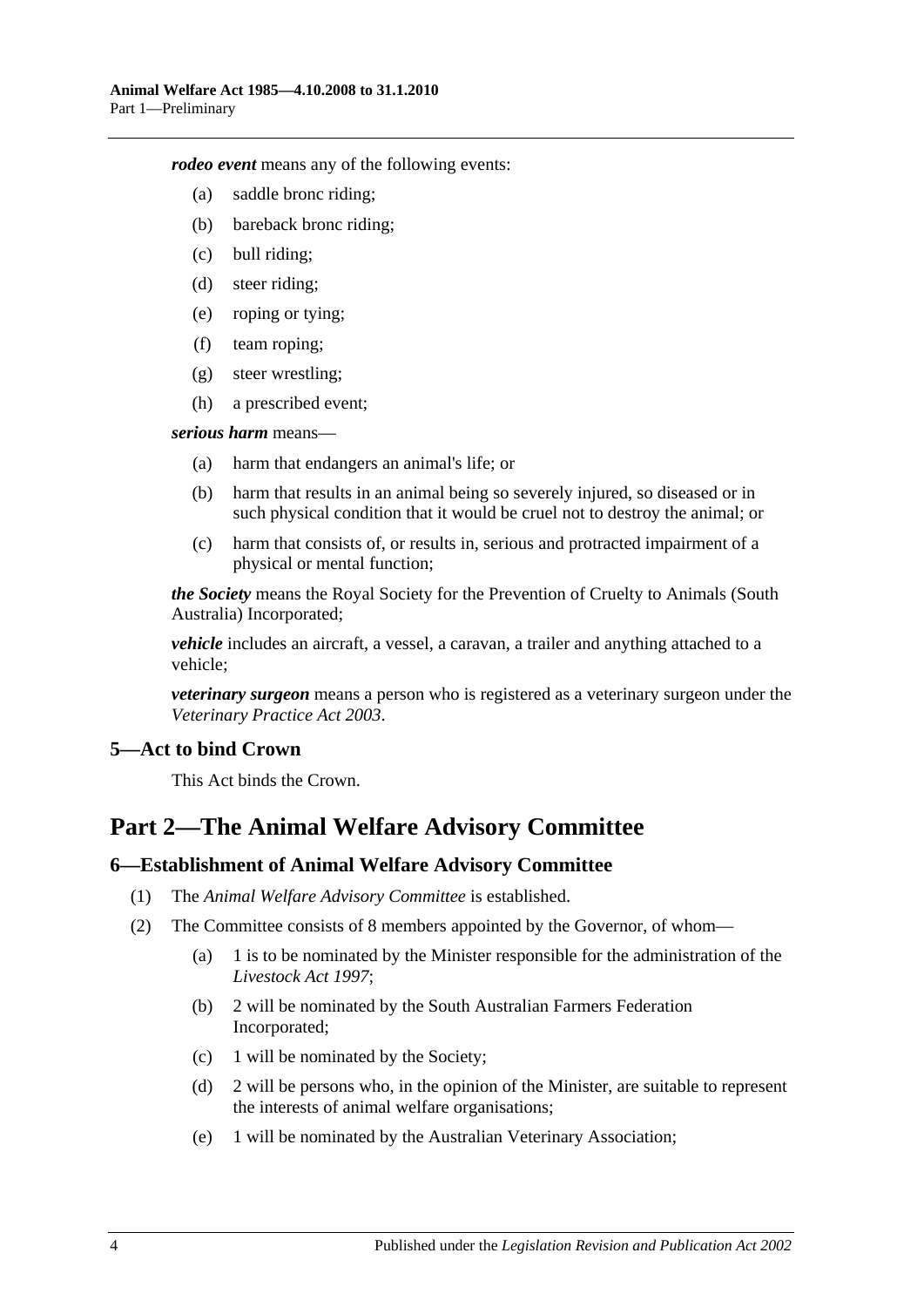- (f) 1 will be engaged in research activities involving animals nominated by the Minister responsible for the administration of the *[Institute of Medical and](http://www.legislation.sa.gov.au/index.aspx?action=legref&type=act&legtitle=Institute%20of%20Medical%20and%20Veterinary%20Science%20Act%201982)  [Veterinary Science Act](http://www.legislation.sa.gov.au/index.aspx?action=legref&type=act&legtitle=Institute%20of%20Medical%20and%20Veterinary%20Science%20Act%201982) 1982*.
- (3) Where the Minister, by notice in writing, requests—
	- (a) the South Australian Farmers Federation Incorporated; or
	- (b) the Society; or
	- (c) the Australian Veterinary Association,

to make a nomination for the purposes of this section, and the body to which the request is addressed fails to make such a nomination within the time allowed in the notice, the Minister may select a person for appointment as a member of the Committee, and a person so selected may then be appointed to the Committee as if nominated by the body to which the request was addressed.

- (4) The Governor may appoint a member of the Committee to be the presiding member of the Committee and another member to be the deputy presiding member of the Committee.
- (5) The Governor may appoint a suitable person to be the deputy of a member of the Committee (other than the presiding member), and the deputy may, in the absence of that member, act as a member of the Committee.

#### <span id="page-4-0"></span>**7—Term of office of members**

- (1) A member of the Committee will be appointed for such term, not exceeding 3 years, as the Governor determines and specifies in the instrument of appointment, and on the expiration of a term of office, will be eligible for reappointment.
- <span id="page-4-2"></span>(2) The Governor may remove a member of the Committee from office on the ground of—
	- (a) mental or physical incapacity to carry out satisfactorily the duties of a member; or
	- (b) dishonourable conduct; or
	- (c) neglect of duty.
- (3) The office of a member of the Committee becomes vacant if the member—
	- (a) dies; or
	- (b) completes a term of office; or
	- (c) resigns by notice in writing to the Minister; or
	- (d) is removed from office by the Governor under [subsection](#page-4-2) (2).
- (4) On the office of a member of the Committee becoming vacant, a person must be appointed to that office in accordance with this Act.

#### <span id="page-4-1"></span>**8—Allowances and expenses**

A member of the Committee is entitled to receive such allowances and expenses as the Governor may from time to time determine.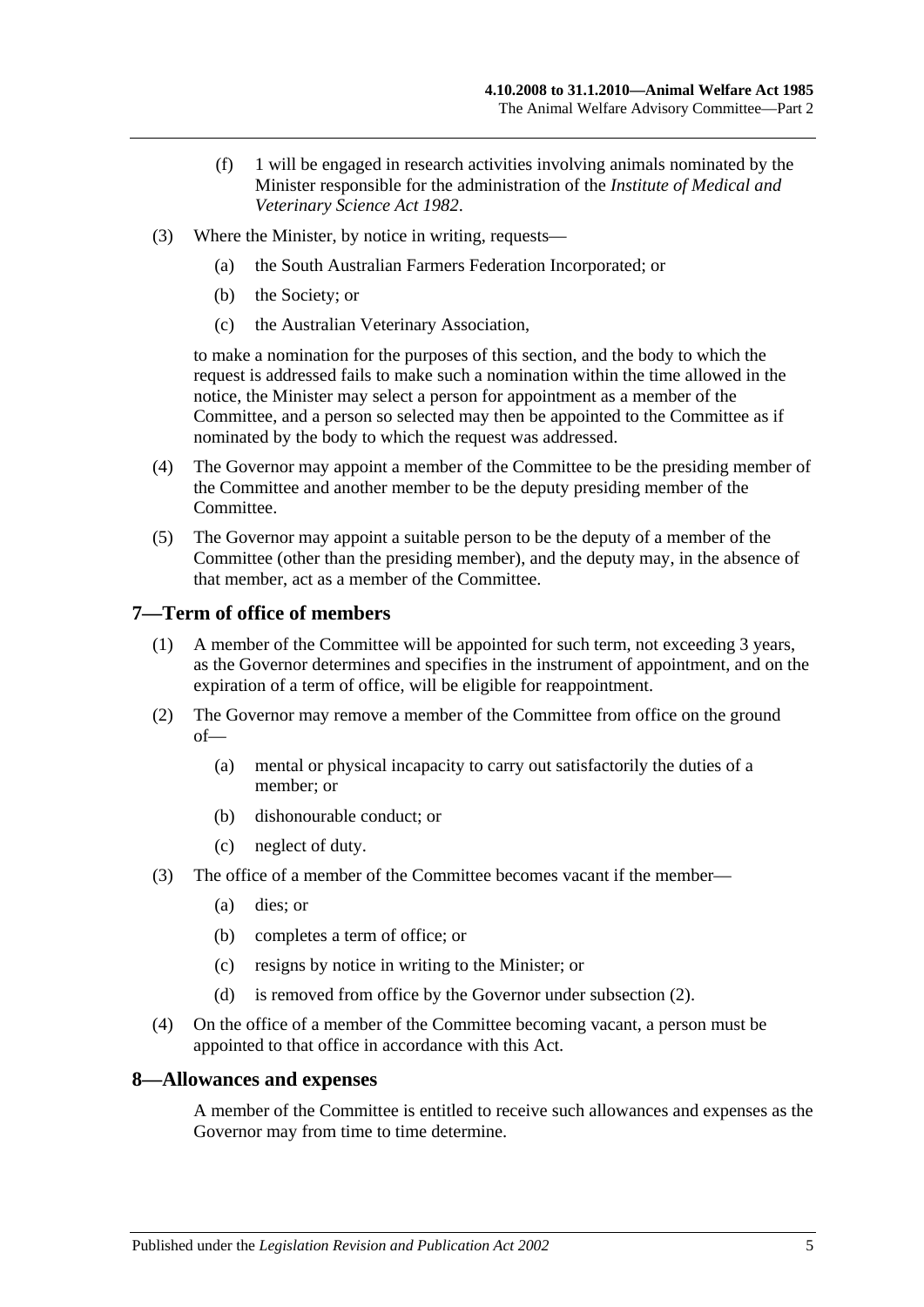#### <span id="page-5-0"></span>**9—Conduct of business**

- (1) The presiding member or, in his or her absence, the deputy presiding member will preside at a meeting of the Committee or, in the absence of both the presiding member and the deputy presiding member, the members present will decide who is to preside at the meeting.
- (3) Five members constitute a quorum of the Committee.
- (4) Each member present at a meeting of the Committee is entitled to 1 vote on a question arising for decision at that meeting.
- (5) A decision supported by the votes of not less than 5 members of the Committee is a decision of the Committee.
- (6) Subject to this Act, the Committee may conduct its business as it thinks fit.

#### <span id="page-5-1"></span>**10—Saving provision**

An act or proceeding of the Committee is not invalid by reason of a vacancy in its membership or a defect in an appointment.

### <span id="page-5-2"></span>**11—The secretary**

- (1) There will be a secretary to the Committee.
- (2) The secretary will be appointed under the *[Public Sector Management Act](http://www.legislation.sa.gov.au/index.aspx?action=legref&type=act&legtitle=Public%20Sector%20Management%20Act%201995) 1995*.
- (3) The office of secretary to the Committee may be held in conjunction with any other office in the Public Service of the State.

# <span id="page-5-3"></span>**12—Functions of the Committee**

The functions of the Committee are—

- (a) to advise the Minister on any matter relating to the administration or enforcement of this Act; and
- (b) to consider, and report to the Minister on, legislative proposals affecting animal welfare; and
- (c) to examine proposed codes of practice relating to animals and report to the Minister on their likely effect upon animal welfare; and
- (ca) to develop, or assist in developing, codes of practice for animal welfare and to make recommendations to the Minister as to their adoption under the regulations; and
- (d) to investigate and report to the Minister on any matters referred by the Minister to the Committee for advice.

# <span id="page-5-4"></span>**Part 3—Animal welfare offences**

# <span id="page-5-6"></span><span id="page-5-5"></span>**13—Ill treatment of animals**

- $(1)$  If—
	- (a) a person ill treats an animal; and
	- (b) the ill treatment causes the death of, or serious harm to, the animal; and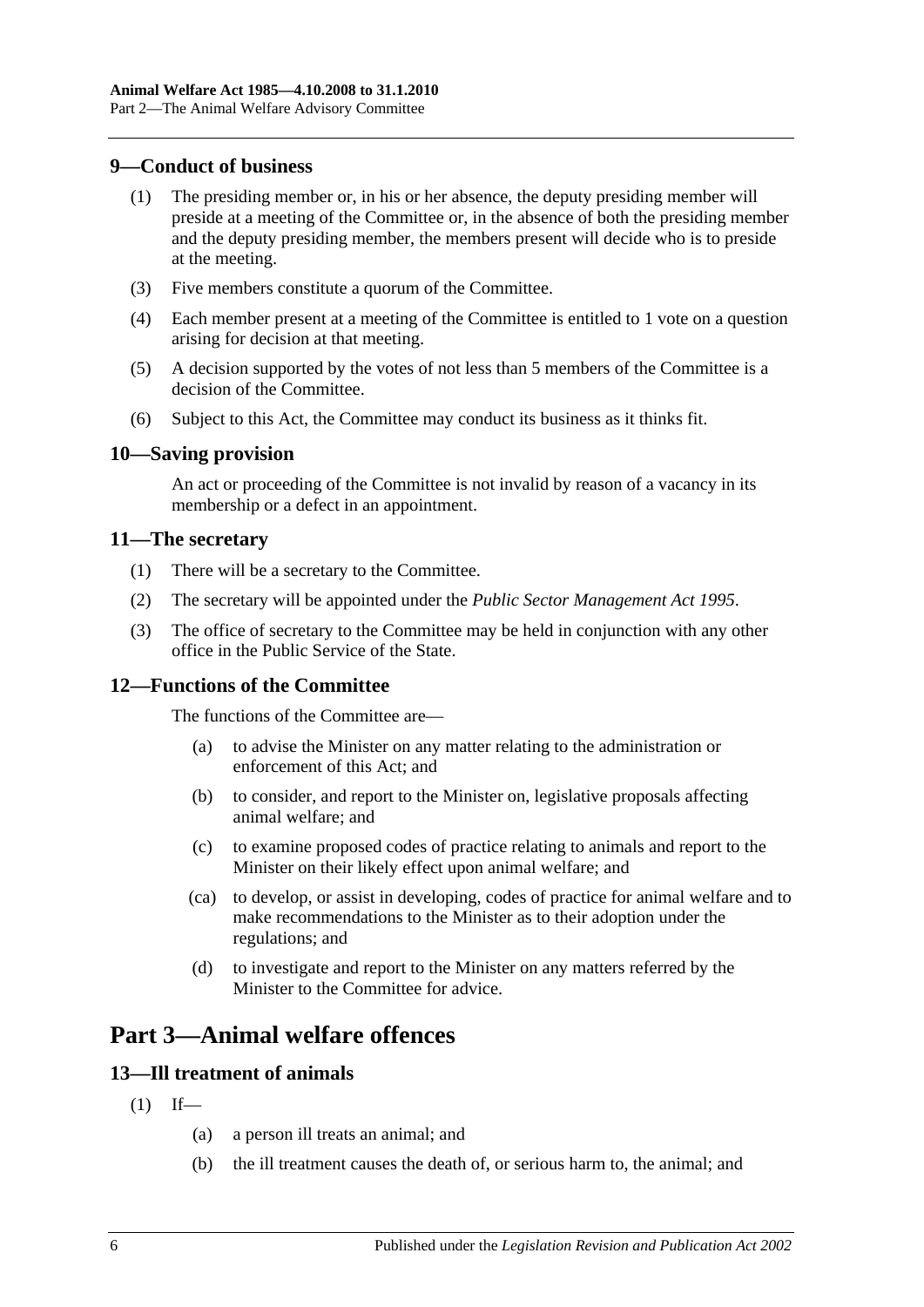(c) the person intends to cause, or is reckless about causing, the death of, or serious harm to, the animal,

the person is guilty of an offence.

Maximum penalty: \$50 000 or imprisonment for 4 years.

- <span id="page-6-0"></span>(2) A person who ill treats an animal is guilty of an offence. Maximum penalty: \$20 000 or imprisonment for 2 years.
- (3) Without limiting the generality of [subsection](#page-5-6) (1) or [\(2\),](#page-6-0) a person ill treats an animal if the person—
	- (a) intentionally, unreasonably or recklessly causes the animal unnecessary harm; or
	- (b) being the owner of the animal—
		- (i) fails to provide it with appropriate, and adequate, food, water, living conditions (whether temporary or permanent) or exercise; or
		- (ii) fails to take reasonable steps to mitigate harm suffered by the animal; or
		- (iii) abandons the animal; or
		- (iv) neglects the animal so as to cause it harm; or
	- (c) having caused the animal harm (not being an animal of which that person is the owner), fails to take reasonable steps to mitigate the harm; or
	- (d) uses the animal in an organised animal fight; or
	- (e) releases the animal from captivity for the purpose of it then being hunted or killed; or
	- (f) causes the animal to be killed or injured by another animal; or
	- (g) kills the animal in a manner that causes the animal unnecessary pain; or
	- (h) unless the animal is unconscious, kills the animal by a method that does not cause death to occur as rapidly as possible; or
	- (i) carries out a medical or surgical procedure on the animal in contravention of the regulations; or
	- (j) ill treats the animal in any other manner prescribed by the regulations for the purposes of this section.
- (4) A person charged with an offence against [subsection](#page-5-6) (1) (the *aggravated offence*) may be convicted of an offence against [subsection](#page-6-0) (2) (the *lesser offence*) if the court is not satisfied that the aggravated offence has been established beyond reasonable doubt but is satisfied that the lesser offence has been so established.
- (5) It is a defence to a charge of an offence against [subsection](#page-6-0) (2) if the defendant proves that the offence did not result from any failure on the part of the defendant to take reasonable care to avoid the commission of the offence.
- (6) In this section—

*cause*—a person's act or omission causes the death of, or harm to, an animal if the act or omission substantially contributes to the death or harm.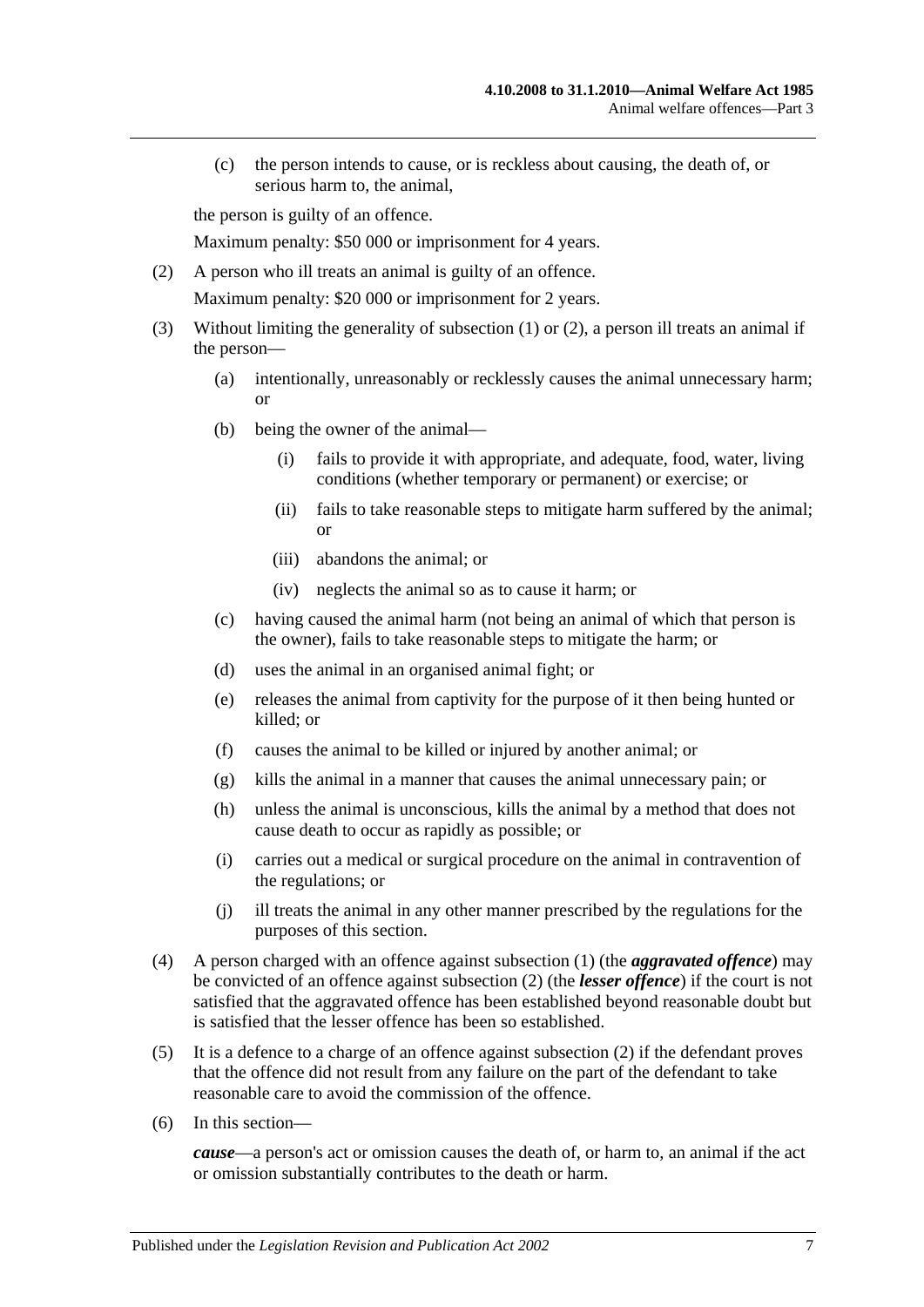# <span id="page-7-0"></span>**14—Organised animal fights**

(1) A person must not organise or promote, or participate in organising or promoting, an organised animal fight.

Maximum penalty: \$20 000 or imprisonment for 2 years.

(2) A person must not keep an animal wholly or partly for the purpose of the animal being used (whether by that person or another person) in an organised animal fight.

Maximum penalty: \$20 000 or imprisonment for 2 years.

- (3) A person must not, without the approval of the Minister, have in his or her possession or control—
	- (a) a cock-fighting spur; or
	- (b) an implement, article or other thing made or adapted for attachment to an animal—
		- (i) for the purpose of training the animal to fight another animal; or
		- (ii) for the purpose of inciting or assisting the animal to fight another animal or to inflict injury on another animal during a fight; or
		- (iii) for the purpose of protecting the animal in a fight with another animal; or
	- (c) a drug (not being a drug supplied on the prescription of, and given to an animal in accordance with the directions of, a veterinary surgeon) to be administered to an animal for the purpose of inciting or assisting the animal to fight another animal or to inflict injury on another animal during a fight.

Maximum penalty: \$20 000 or imprisonment for 2 years.

- (4) A person must not knowingly allow premises owned or occupied by, or a vehicle owned by or under the control of, the person to be used for the purposes of—
	- (a) an organised animal fight; or
	- (b) housing or transporting an animal that is to be used in an organised animal fight.

Maximum penalty: \$20 000 or imprisonment for 2 years.

- (5) A person must not, without lawful excuse (the proof of which lies on the defendant)—
	- (a) be present at an organised animal fight; or
	- (b) be in a place at which an organised animal fight is taking place.

Maximum penalty: \$10 000 or imprisonment for 1 year.

#### <span id="page-7-1"></span>**15—Electrical devices not to be used in contravention of regulations**

A person must not, for the purpose of confining or controlling an animal, use an electrical device in contravention of the regulations.

Maximum penalty: \$10 000 or imprisonment for 1 year.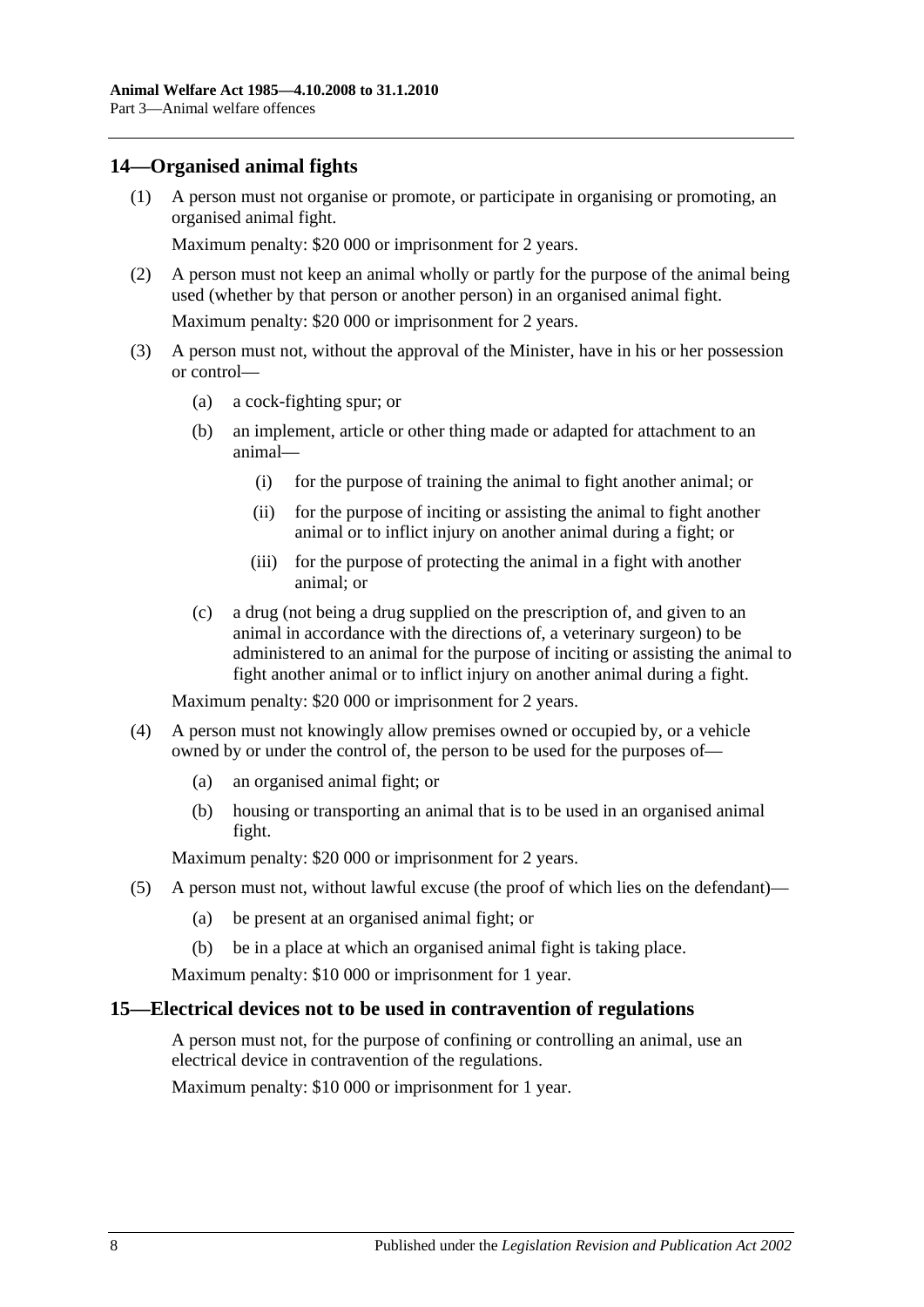## <span id="page-8-0"></span>**15A—Duty of person in charge of vehicle in case of accidents involving animals**

Where an animal is injured in an accident involving a vehicle, the person in charge of the vehicle must—

- (a) take such steps as are reasonably practicable in the circumstances to inform the owner of the animal that the animal was injured; and
- (b) where, after taking such steps, that person has been unable to contact the owner—inform an inspector, within 24 hours of the accident occurring, of the circumstances of the accident.

Maximum penalty: \$5 000.

Expiation fee: \$315.

# <span id="page-8-1"></span>**Part 4—Teaching and research involving animals**

# <span id="page-8-2"></span>**Division 1—Licences for teaching and research involving animals**

#### <span id="page-8-3"></span>**16—Prohibition of use of animals for teaching or research unless licensed**

- (1) Subject to [subsection](#page-8-6) (2), a person must not use an animal for the purposes of—
	- (a) teaching any science; or
	- (b) research or experimentation,

without a licence under this Part.

Maximum penalty:

In relation to a body corporate—\$50 000.

In relation to a natural person—\$10 000.

<span id="page-8-6"></span>(2) A employee is not required to hold a licence under this Part in respect of anything done in the course of employment by a person who holds a licence under this Part.

# <span id="page-8-4"></span>**17—Application for a licence**

- (1) A person may apply to the Minister for a licence under this Part.
- (2) An application for a licence must—
	- (a) be made in the prescribed manner in a form approved by the Minister; and
	- (b) contain the prescribed information; and
	- (c) be accompanied by the prescribed application fee.

#### <span id="page-8-5"></span>**18—Grant of licences**

- (1) Where application is made under this Part for a licence, the Minister must determine whether a licence should be granted having regard to—
	- (a) the suitability of the applicant to be granted the licence; and
	- (b) the adequacy of the applicant's premises and facilities for the care and handling of animals; and
	- (c) the adequacy of arrangements made by the applicant for the provision of veterinary attention to animals; and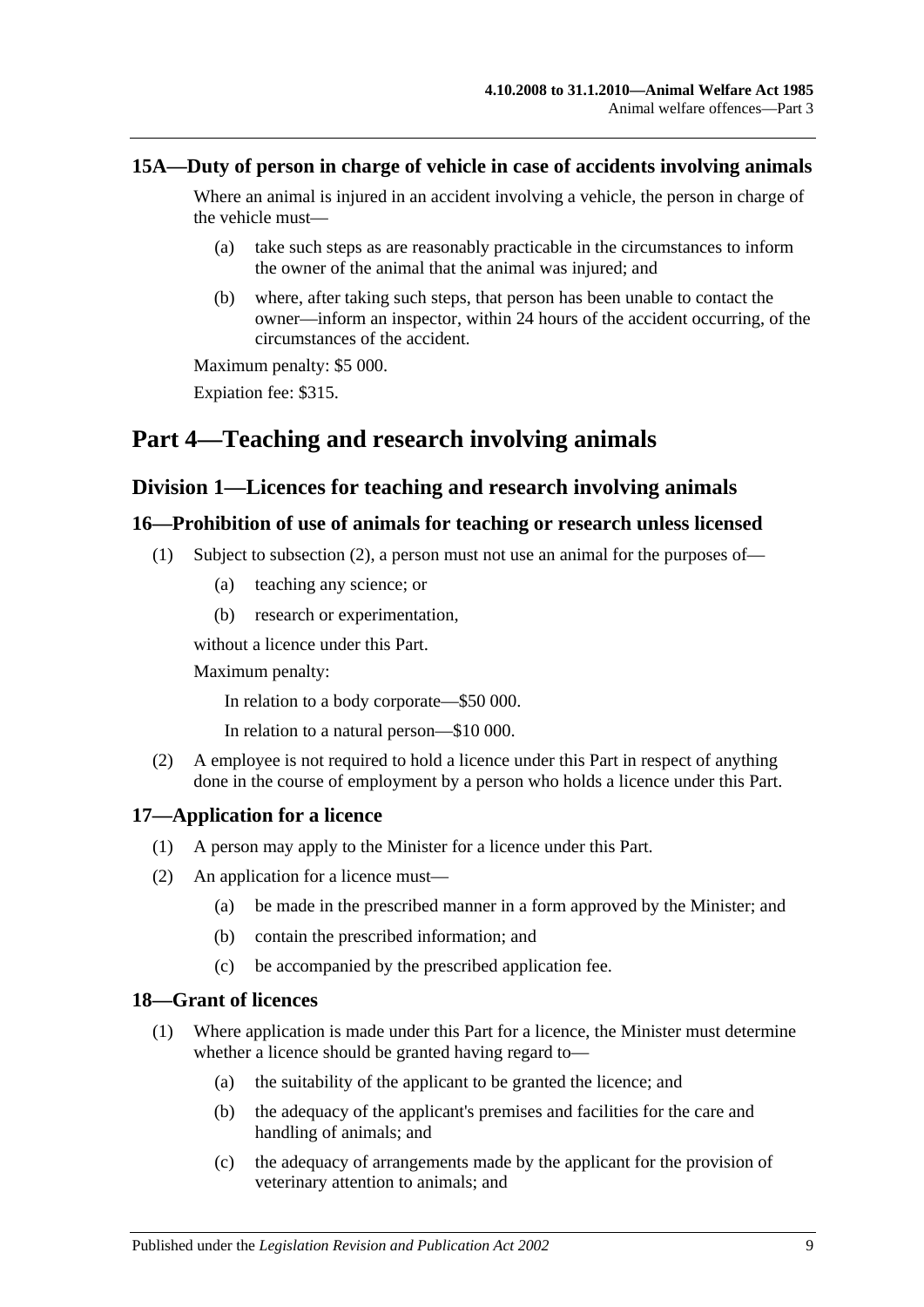- (d) such other matters as may be prescribed.
- (2) On granting a licence, the Minister must forward to the applicant a licence in the form approved by the Minister.

#### <span id="page-9-0"></span>**19—Conditions of licence**

- (1) A licence under this Part is subject to such conditions as the Minister may specify by notice in writing given to the holder of the licence.
- (2) Without limiting the matters with respect to which conditions may be imposed, the Minister may impose conditions—
	- (a) requiring the holder of the licence to establish an animal ethics committee in accordance with [section](#page-10-3) 23; and
	- (b) requiring the holder of the licence to consult with an animal ethics committee in relation to specified matters; and
	- (c) requiring the holder of the licence to seek the approval of an animal ethics committee before—
		- (i) acquiring animals for the purposes of teaching, research or experimentation; or
		- (ii) using animals for the purposes of teaching, research or experimentation; and
	- (d) requiring the holder of the licence to provide an animal ethics committee with such information in relation to teaching, research or experimentation involving animals as the animal ethics committee may request; and
	- (e) requiring the holder of the licence to answer such questions in relation to teaching, research or experimentation involving animals as may be put by an animal ethics committee; and
	- (f) requiring the holder of the licence to comply with such provisions of the Code as may be specified in the conditions.
- (3) The Minister may, by notice in writing given to the holder of a licence, vary or revoke a condition of the licence or impose a further condition.
- (4) A person who contravenes or fails to comply with a condition of a licence is guilty of an offence.

Maximum penalty:

In relation to a body corporate—\$50 000.

In relation to a natural person—\$10 000.

## <span id="page-9-1"></span>**20—Renewal of licences**

- (1) Subject to this Part, a licence remains in force for a period of 2 years from the day on which it is granted and may be renewed for successive periods of 2 years.
- (2) An application for renewal—
	- (a) must be made in a manner and form determined by the Minister; and
	- (b) must be delivered to the Minister not less than 1 month before the licence is due to expire; and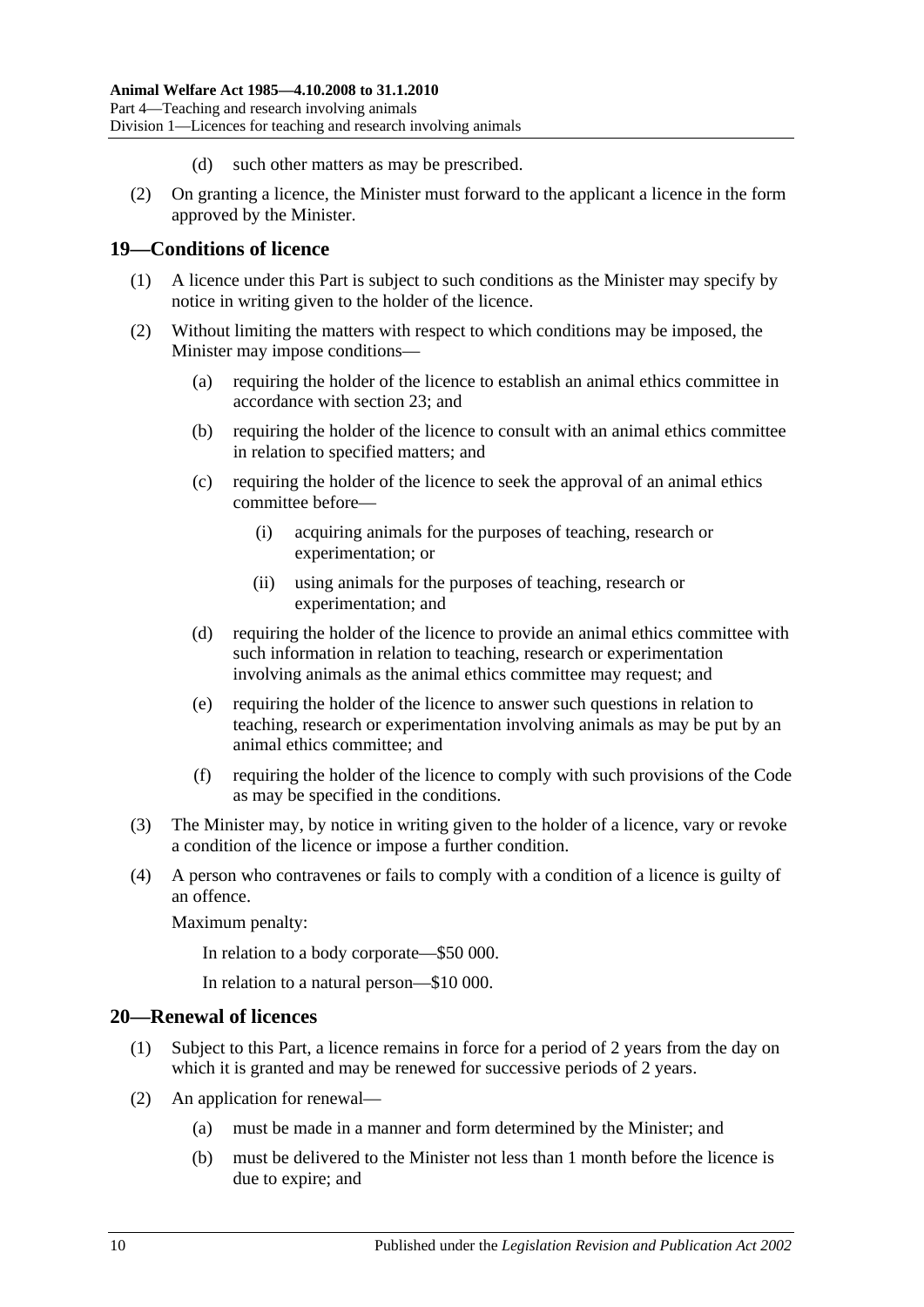- (c) must be accompanied by the prescribed fee.
- (3) The Minister has a discretion to determine an application for renewal despite the fact that it is delivered out of time.
- (4) Where an application for renewal is made in accordance with this Act, the Minister must renew the licence of the applicant.

#### <span id="page-10-0"></span>**21—Surrender of licences**

The holder of a licence may at any time surrender the licence to the Minister.

#### <span id="page-10-1"></span>**22—Revocation of suspension of licences**

- (1) Where the holder of a licence—
	- (a) has been found guilty of an offence against this Act; or
	- (b) has obtained the licence improperly; or
	- (c) has failed to comply with a condition of the licence,

the Minister may, by notice in writing addressed to the holder of the licence, revoke the licence, or suspend the licence for a period specified in the notice.

# <span id="page-10-2"></span>**Division 2—Animal Ethics Committees**

#### <span id="page-10-3"></span>**23—Animal ethics committees**

- (1) The Minister may establish animal ethics committees for the purposes of this Act.
- (2) Where a licensee is required, as a condition of the licence, to establish an animal ethics committee, the licensee must establish an animal ethics committee in accordance with this section.
- <span id="page-10-4"></span>(3) An animal ethics committee will consist of at least 5 members appointed by the Minister, of whom—
	- (a) at least 1 will be a veterinary surgeon; and
	- (b) at least 1 will be a person who is engaged in teaching or research activities involving animals; and
	- (c) at least 1 will be a person who is responsible for the daily care of animals kept for use in teaching or research activities; and
	- (d) at least 1 will be a person with an established commitment to the welfare of animals; and
	- (e) at least 1 will be a person who is independent of the licensee and has never been involved in teaching or research activities involving animals.
- (4) In selecting persons for appointment to an animal ethics committee the Minister should act with a view to ensuring that the membership of the committee is, as nearly as possible, equally representative of each of the classes of person referred to in [subsection](#page-10-4) (3).
- (5) The Minister will appoint a member of an animal ethics committee to be the presiding member of the committee.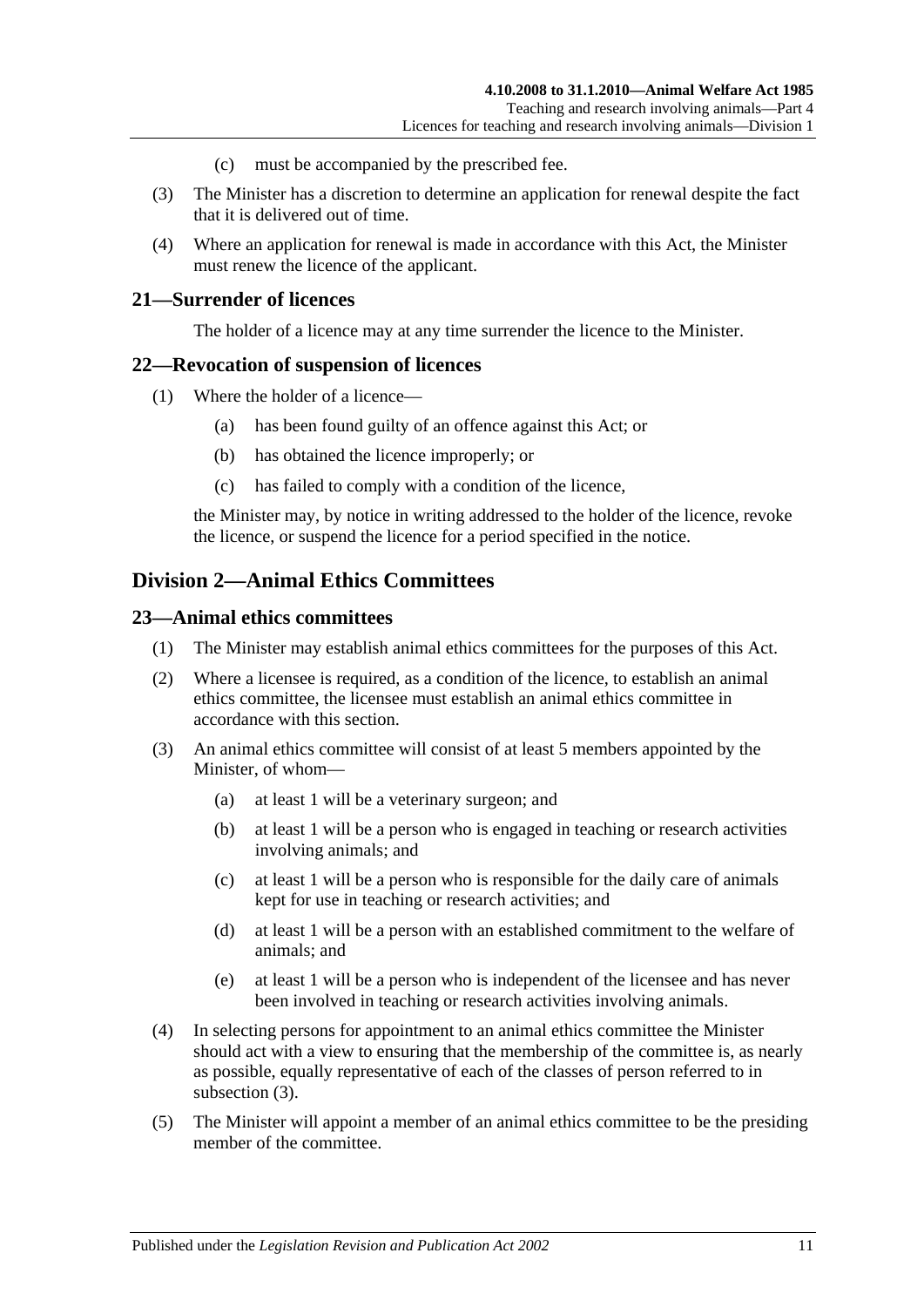- (6) A member of an animal ethics committee is entitled to receive—
	- (a) in the case of an animal ethics committee established by the Minister—such allowances and expenses as the Governor may determine; and
	- (b) in the case of an animal ethics committee established by a licensee—such allowances and expenses as may be determined by agreement between the licensee and the member.
- (7) The term of office of a member of an animal ethics committee must not exceed 2 years, and on the expiration of a term of office, the member is eligible for reappointment.

#### <span id="page-11-0"></span>**24—Procedure**

- (1) The quorum of an animal ethics committee consists of such number of members of the committee as may be determined by the Minister.
- (2) A decision carried by a majority of the votes cast by the members present at a meeting of an animal ethics committee is a decision of the committee.
- (3) Each member present at a meeting of an animal ethics committee is entitled to 1 vote on a question arising for decision at that meeting and, in the event of an equality of votes, the person presiding is entitled to a second, or casting, vote.
- (4) Subject to this Act, the business of an animal ethics committee may be conducted in accordance with the Code but otherwise in such manner as the committee determines.

#### <span id="page-11-1"></span>**25—Functions of animal ethics committees**

- (1) Subject to this section, the functions of an animal ethics committee are—
	- (a) to determine matters required under this Act to be referred to an animal ethics committee by the holder of a licence; and
	- (b) to approve the use of animals for the purposes of teaching, research or experimentation proposed to be undertaken by the holder of a licence; and
	- (c) to approve the acquisition, by the holder of a licence, of animals for the purposes of teaching, research or experimentation; and
	- (d) to ensure that animals involved in teaching, research or experimentation are treated humanely, and that the regulations relating to such activities are complied with; and
	- (e) to furnish the Minister with annual reports in accordance with the regulations; and
	- (f) such other functions as are prescribed by the Code or the regulations.
- (1a) In performing its functions, an animal ethics committee must comply with the Code.
- (2) An animal ethics committee may, subject to and in accordance with the Code, approve the use of an animal for the purposes of teaching, research or experimentation, or the acquisition of animals for such purposes, unconditionally, or subject to such conditions as the committee thinks fit.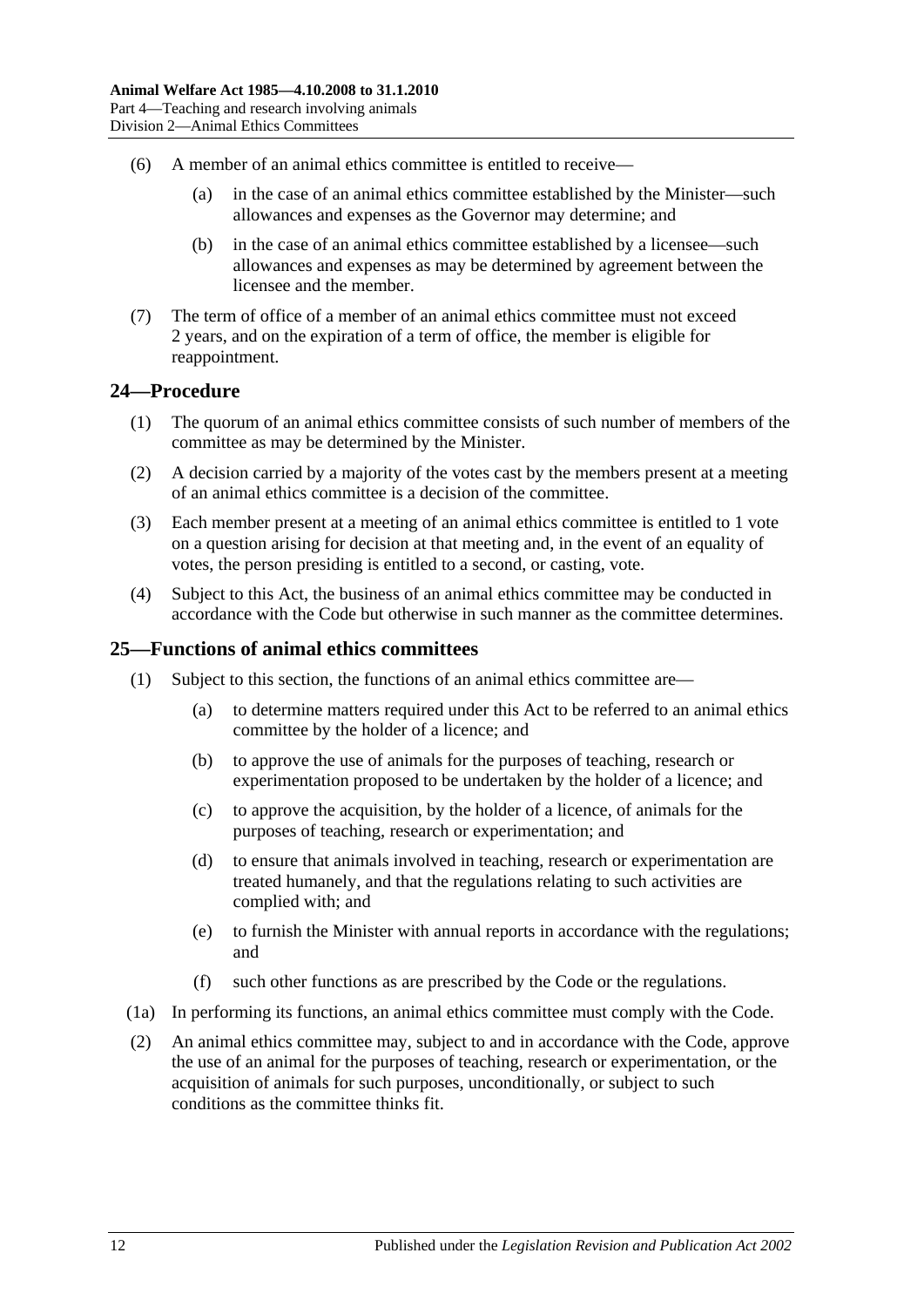- (3) An animal ethics committee may not approve the use of an animal for the purposes of research or experimentation, or the acquisition of an animal for such purposes, unless it is satisfied that—
	- (a) the use of the animal is essential for the particular purpose; and
	- (b) the person who proposes to use the animal has appropriate experience and qualifications.
- (4) A person who contravenes or fails to comply with a condition of an approval under this section is guilty of an offence.

Maximum penalty:

In relation to a body corporate—\$50 000.

In relation to a natural person—\$10 000.

# <span id="page-12-0"></span>**Division 3—Appeals**

# <span id="page-12-1"></span>**26—Appeals against decisions of animal ethics committees**

- (1) A right of appeal to the Minister lies against any decision of an animal ethics committee under this Part.
- (2) The appeal must be instituted within 1 month of the making of the decision appealed against, but the Minister may, if satisfied that in the circumstances it is just and reasonable to do so, extend the period within which an appeal may be instituted.
- (3) The Minister may not determine an appeal under this section unless the Committee has investigated, and furnished the Minister with a report upon, the appeal.
- (4) The Minister may, on the hearing of the appeal, confirm, vary or reverse the decision appealed against.

# <span id="page-12-2"></span>**27—Appeal against decisions of Minister**

- (1) A right of appeal to the Supreme Court lies against any decision of the Minister under this Part.
- (2) The appeal must be instituted within 1 month of the making of the decision appealed against, but the Supreme Court may, if it is satisfied that it is just and reasonable in the circumstances to do so, dispense with the requirement that the appeal should be so instituted.
- (3) The Supreme Court may, on the hearing of the appeal, do 1 or more of the following, according to the nature of the case:
	- (a) affirm, vary or quash the decision appealed against, or substitute, or make in addition, any decision or order that should have been made in the first instance;
	- (b) remit the subject matter of the appeal to the Minister for further consideration;
	- (c) make any further or other order as to costs or any other matter that the case requires.
- (4) The Minister must, if so required by any person affected by a decision, state in writing the reasons for that decision.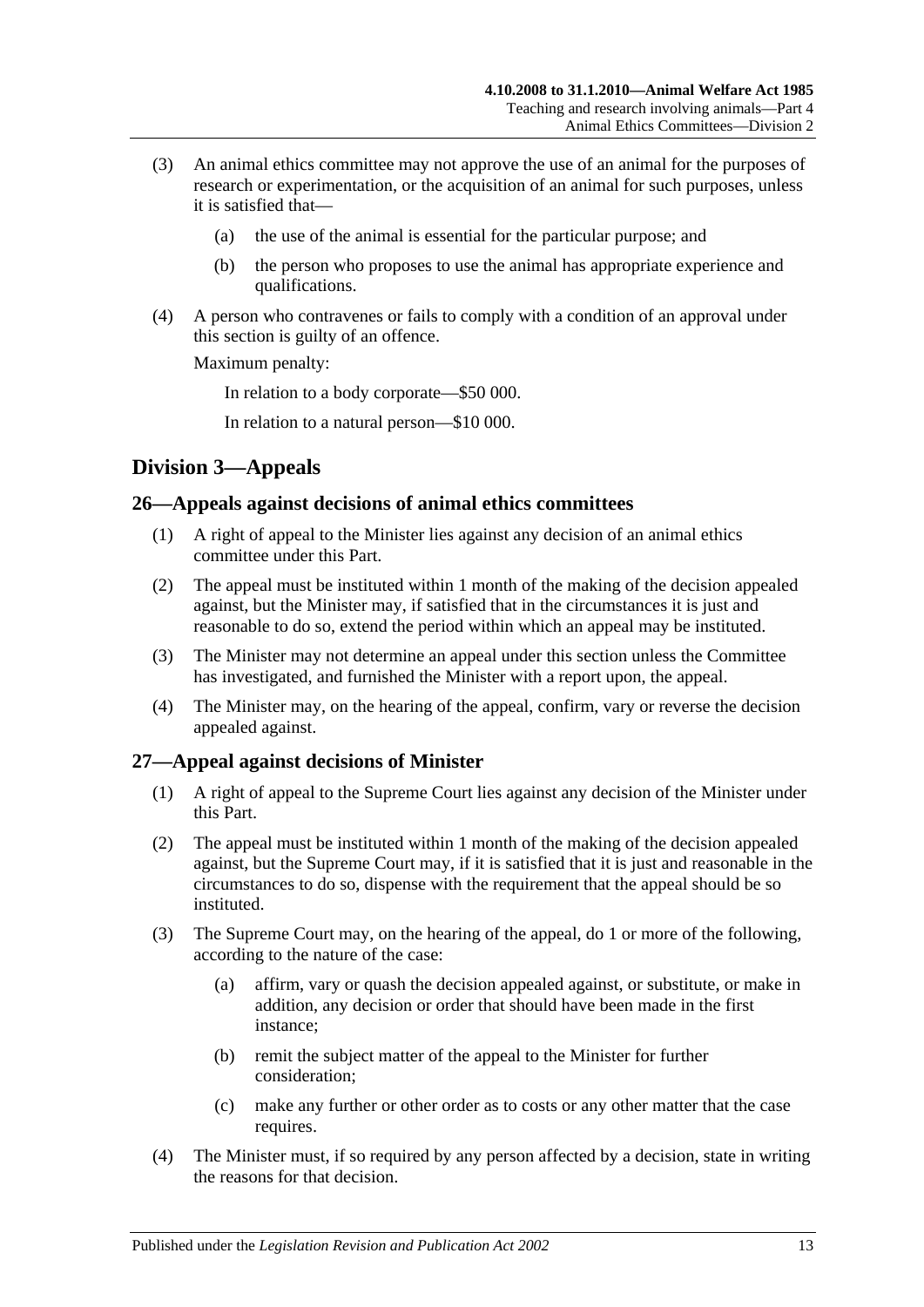(5) If the reasons of the Minister were not given in writing at the time of making a decision or order and the appellant then requested the Minister to state the reasons in writing, the time for instituting the appeal runs from the time when the appellant receives the written statement of those reasons.

# <span id="page-13-0"></span>**Part 5—Enforcement**

# <span id="page-13-1"></span>**Division 1—Appointment and identification of inspectors**

# <span id="page-13-2"></span>**28—Appointment of inspectors**

- (1) The Minister may, by instrument in writing, appoint a qualified person to be an inspector for the purposes of this Act.
- <span id="page-13-4"></span>(2) An appointment may be made subject to conditions specified in the instrument of appointment.
- (3) Without limiting the conditions that may be imposed under [subsection](#page-13-4) (2), the conditions may include the following:
	- (a) a condition restricting the powers of the inspector;
	- (b) a condition requiring the inspector to undertake suitable training;
	- (c) a condition requiring compliance with prescribed protocols and operational procedures;
	- (d) any other condition that the Minister thinks fit.
- (4) The Minister may, at any time, revoke an appointment or vary, revoke or add a condition of an appointment.
- (5) In this section—

*qualified person* means a person who has successfully completed training as prescribed by the regulations.

# <span id="page-13-3"></span>**29—Identification of inspectors**

- (1) An inspector appointed under this Part must be issued with an identity card—
	- (a) containing the person's name and a photograph of the person; and
	- (b) stating that the person is an inspector for the purposes of this Act.
- (2) If the powers of an inspector have been limited by conditions, the identity card issued to the inspector must contain a statement of the conditions imposed on the inspector's powers.
- (3) An inspector appointed under this Part must, at the request of a person in relation to whom the inspector intends to exercise powers under this or any other Act, produce for the inspection of the person his or her identity card.
- (4) If an inspector who is a police officer is not in uniform, the officer must, at the request of a person in relation to whom the officer intends to exercise powers under this Act, produce for the inspection of the person his or her warrant card.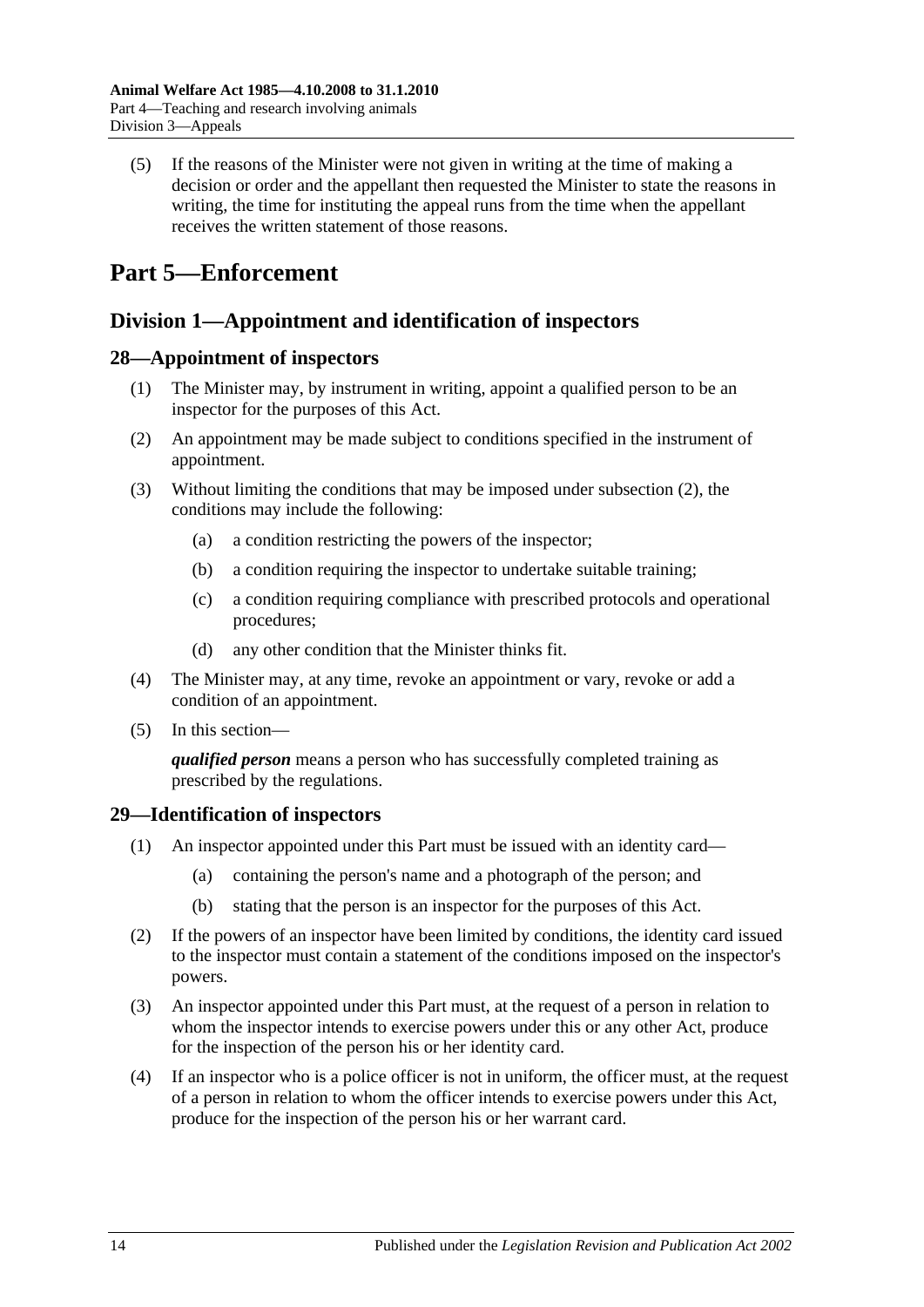(5) If a person in possession of an identity card issued to the person under this section ceases to be an inspector, the person must immediately return the identity card to the Minister.

Maximum penalty: \$2 500.

Expiation fee: \$210.

# <span id="page-14-0"></span>**Division 2—Powers of inspectors**

# <span id="page-14-2"></span><span id="page-14-1"></span>**30—General powers**

- <span id="page-14-3"></span>(1) An inspector may—
	- (a) enter and search and, if necessary, use reasonable force to break into or open—
		- (i) premises or a vehicle to which this section applies; or
		- (ii) part of, or anything in or on, premises or a vehicle to which this section applies; and
	- (b) give directions with respect to the stopping or movement of a vehicle to which this section applies; and
	- (c) require a person to produce a document, including a written record that reproduces in an understandable form information stored by computer, microfilm or other process; and
	- (d) examine, copy or take extracts from a document or information so produced or require a person to provide a copy of any such document or information; and
	- (e) take photographs, films or audio, video or other recordings; and
	- (f) seize and retain any animal or other thing that the inspector reasonably suspects has been used in, or may constitute evidence of, a contravention of this Act; and
	- (g) identify, by marking, tagging or otherwise, an animal or other property in respect of which powers have been exercised under this Act; and
	- (h) require a person who the inspector reasonably suspects has committed, is committing, or is about to commit, a contravention of this Act to state the person's full name and usual place of residence and to produce evidence of the person's identity; and
	- (i) require a person who the inspector reasonably suspects has knowledge of matters in respect of which information is required for the administration or enforcement of this Act to answer questions in relation to those matters; and
	- (j) require a person holding or required to hold a licence, permit or approval under this Act to produce it for inspection; and
	- (k) give a direction required in connection with the exercise of a power conferred by this Act or otherwise in connection with the administration or enforcement of this Act.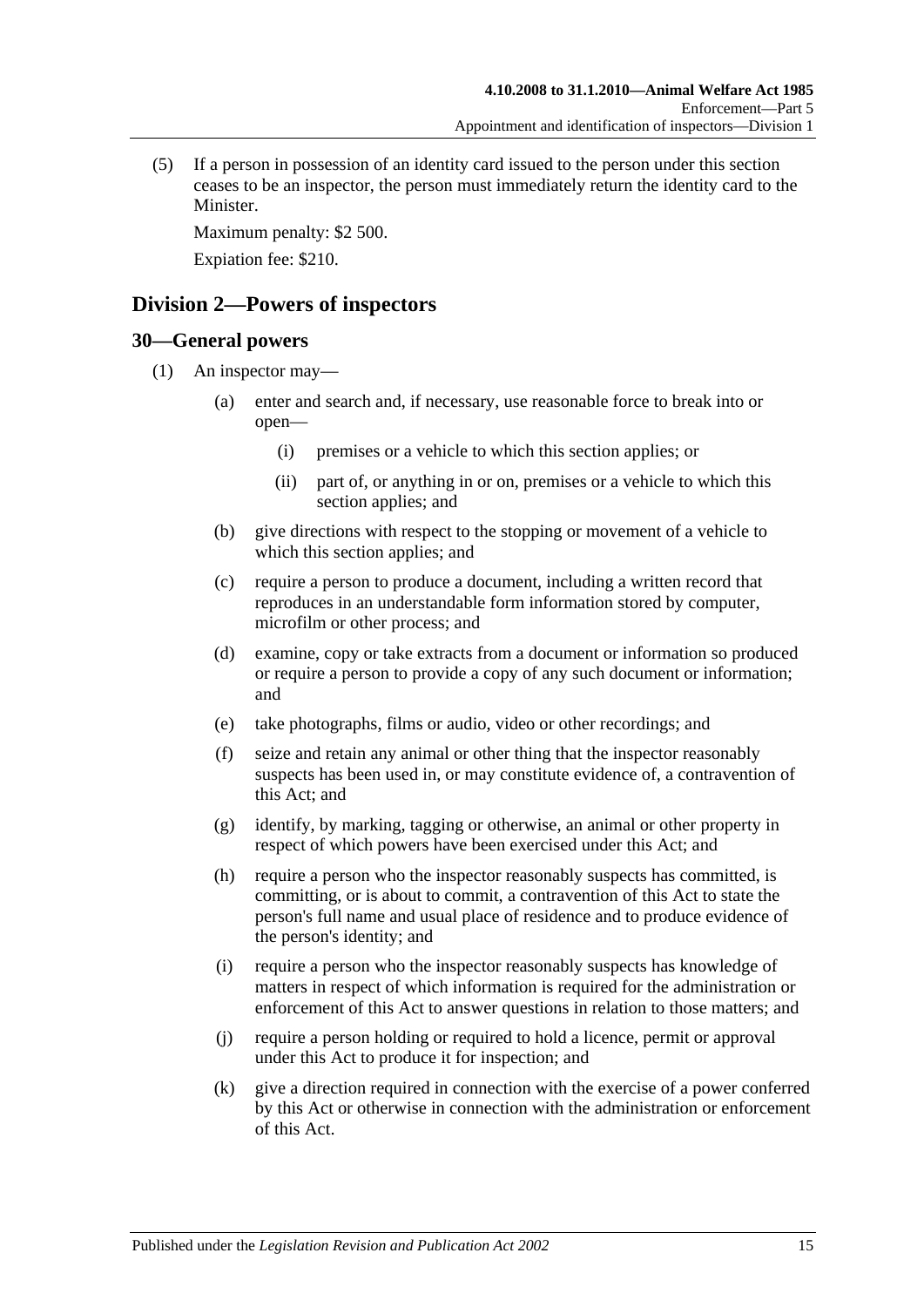- (2) An inspector—
	- (a) may only exercise the powers conferred by [subsection](#page-14-2) (1) as reasonably required for the administration and enforcement of this Act; and
	- (b) may only exercise the power to use force under [subsection](#page-14-3)  $(1)(a)$  on the authority of a warrant issued by a magistrate or in circumstances in which the inspector reasonably believes that urgent action is required in order to prevent or mitigate serious harm occurring to an animal.
- (3) An inspector may be assisted in the exercise of powers under this Act by such persons as the inspector considers necessary in the circumstances.
- (4) An inspector may require an occupier of premises or a person apparently in charge of a vehicle, animal or other thing to give to the inspector or a person assisting the inspector such assistance as is reasonably required by the inspector for the effective exercise of powers under this Act.
- (5) This section applies to the following premises and vehicles:
	- (a) premises or a vehicle in or on which an inspector reasonably suspects that an offence against this Act has been, is being or is about to be, committed;
	- (b) premises or a vehicle in or on which an inspector reasonably suspects there is an animal that is being, or has been, harmed unnecessarily or that will, if urgent action is not taken, be harmed unnecessarily;
	- (c) premises or a vehicle subject to, or being used for the purposes of an activity that is the subject of, a licence, permit or approval under this Act;
	- (d) premises or a vehicle in or on which an inspector reasonably suspects there is an animal in respect of which an animal welfare notice or animal welfare order is in force;
	- (e) premises or a vehicle that an inspector reasonably suspects is being used for or in connection with a business, or organised event or activity, involving animals;
	- (f) premises or a vehicle in which an inspector reasonably suspects there may be records relating to a business or organised event or activity involving animals or an animal or other thing that has been used in, or may constitute evidence of, a contravention of this Act.

# <span id="page-15-0"></span>**31—Routine inspections**

- (1) Subject to this section, if, for the purposes of administering this Act, an inspector proposes to exercise powers under this Act to conduct a routine inspection of premises or a vehicle in circumstances where there is no suspicion of an offence, the inspector must—
	- (a) give the occupier of the premises or the owner of the vehicle reasonable notice of the proposed inspection; and
	- (b) give the following persons (as required) a reasonable opportunity to accompany the inspector throughout the inspection:
		- (i) the occupier of the premises or the owner of the vehicle;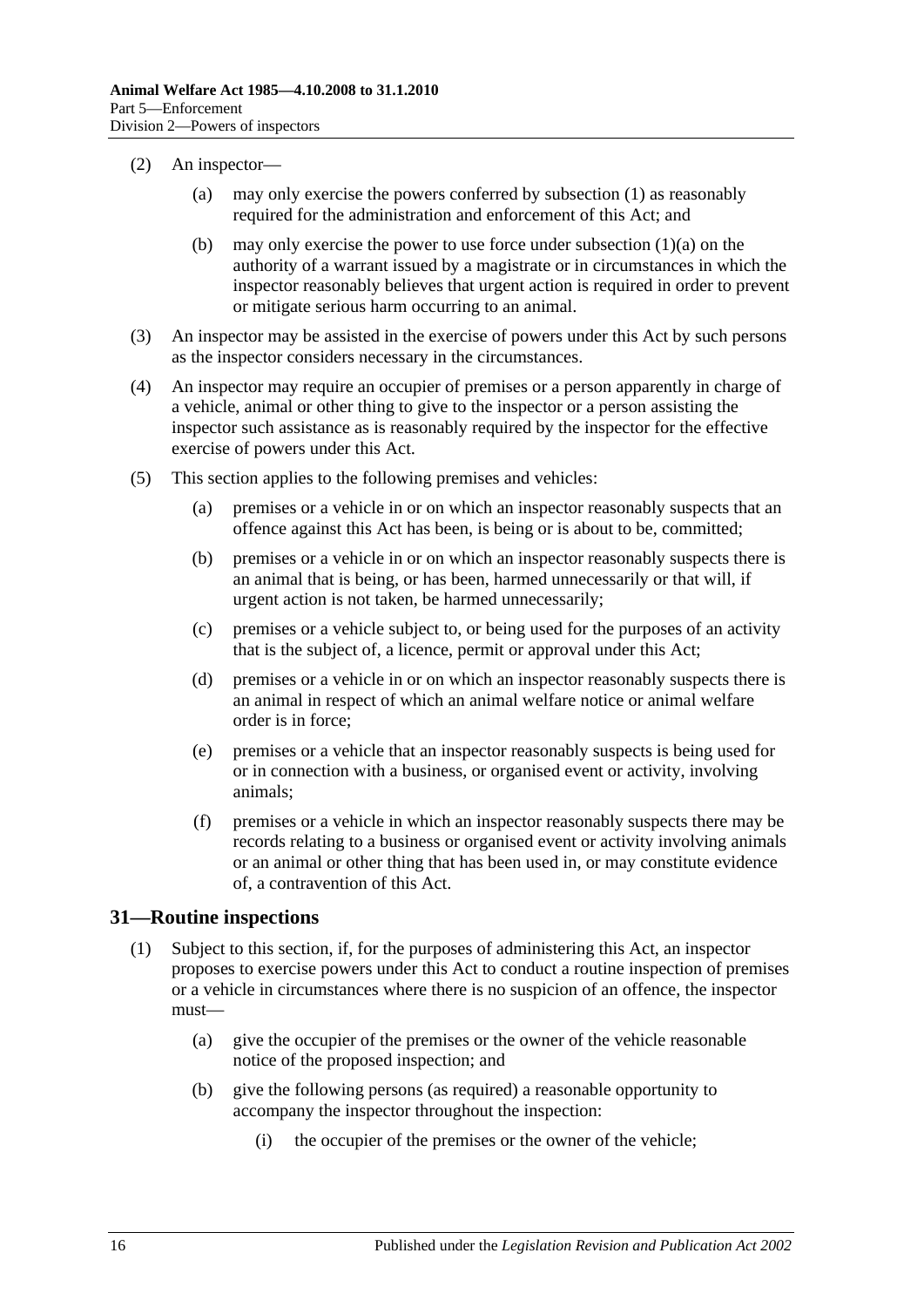- (ii) a nominee of the occupier of the premises or the owner of the vehicle;
- (iii) the occupier of the premises or the owner of the vehicle and a nominee of the occupier or owner; and
- (c) take such steps as are necessary in the circumstances to minimise any adverse effect of the inspection on the business or activities of the occupier of the premises or the owner of the vehicle.
- (2) No notice is required to be given of a routine inspection of premises or a vehicle in or on which an inspector reasonably suspects there is an animal in respect of which an animal welfare notice or animal welfare order is in force.
- (3) Non-compliance with this section does not affect the validity of the exercise of powers by the inspector under this Act.

# <span id="page-16-1"></span><span id="page-16-0"></span>**31A—Special powers relating to animals**

- (1) An inspector may examine an animal and its living conditions and, if the inspector suspects on reasonable grounds that the animal is suffering or may if urgent action is not taken suffer unnecessary harm, do 1 or more of the following:
	- (a) provide treatment and care for the animal;
	- (b) cause the living conditions of the animal to be modified;
	- (c) seize and retain the animal for treatment and care.
- (2) For the purposes of [subsection](#page-16-1) (1), an inspector has all of the powers conferred on an inspector by [section](#page-14-1) 30.
- (3) The costs and expenses reasonably incurred by a person or the Crown in seizing, treating or caring for an animal, or in causing the living conditions of an animal to be modified, under this section may be recovered as a debt from the owner of the animal.
- <span id="page-16-2"></span>(4) Subject to this section, an inspector may destroy an animal if of the opinion that the condition of the animal is such that the animal is so weak or disabled (whether physically or mentally), or in such pain, that it should be destroyed.
- (5) An inspector must not exercise a power under [subsection](#page-16-2) (4) unless—
	- (a) the owner of the animal consents; or
	- (b) the owner of the animal has refused or failed to give consent and a magistrate has, on application by an inspector, issued a warrant authorising the destruction of the animal; or
	- (c) the inspector has been unable to determine who owns the animal, or has been unable to contact the owner, after taking reasonable steps to do so; or
	- (d) the inspector is satisfied that the animal is wild.
- (6) An inspector who destroys an animal under this section does not incur any civil liability for the destruction.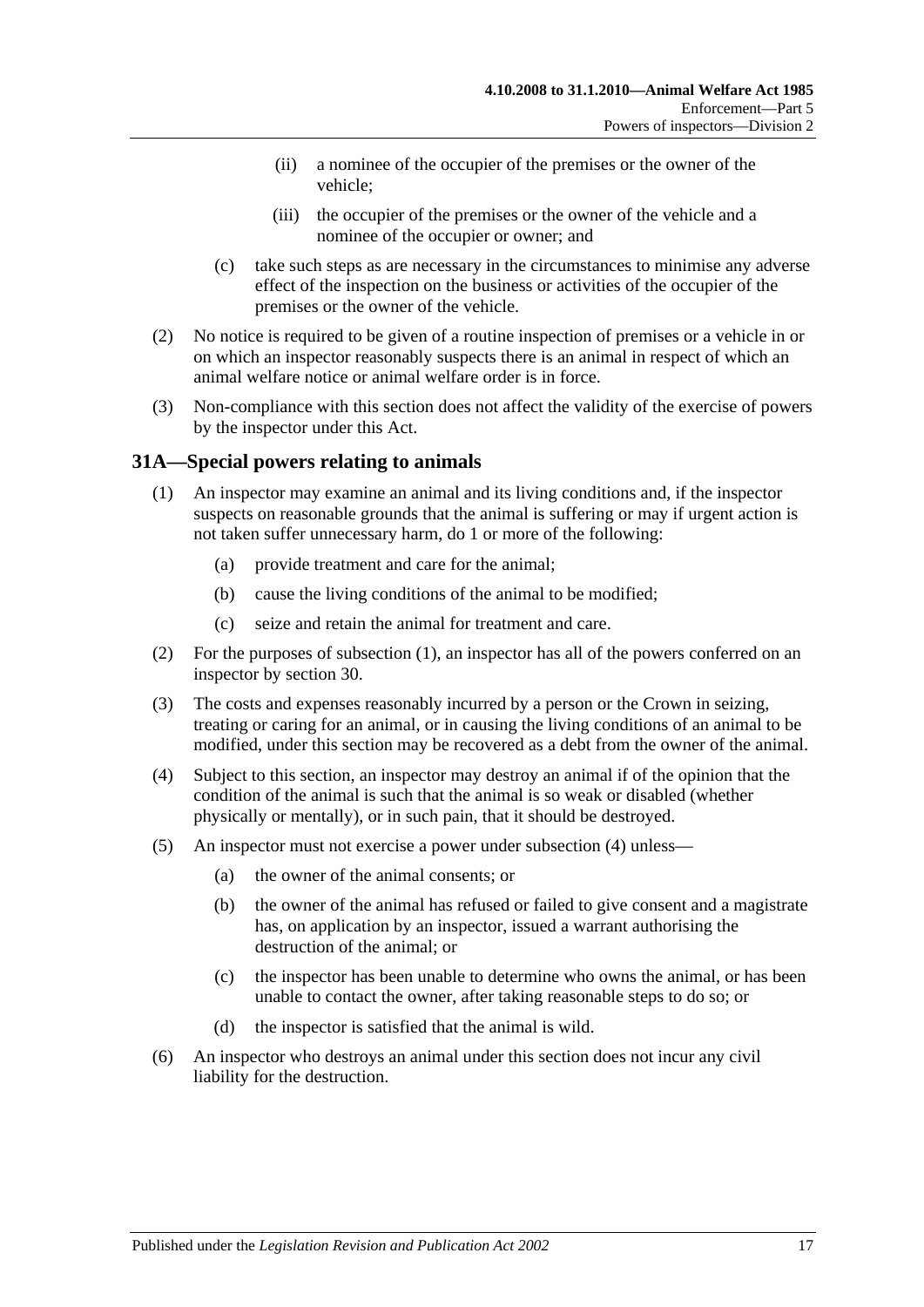# <span id="page-17-0"></span>**31B—Animal welfare notices**

- (1) If an inspector believes on reasonable grounds that the exercise of powers under this section is warranted because the welfare of an animal is being adversely affected, the inspector may, by written notice (an *animal welfare notice*) given to the owner of the animal—
	- (a) direct the owner to provide the animal with such food, water, shelter, rest or treatment as the inspector thinks necessary;
	- (b) require the owner to ensure the animal is not worked or used for any purpose specified in the notice for such period as is specified in the notice;
	- (c) require the owner to ensure the animal is exercised in accordance with the stipulations of the notice;
	- (d) direct or require the owner to take any other action specified in the notice, within the time specified in the notice, that the inspector considers necessary for the improvement of the animal's welfare.
- (2) A person to whom an animal welfare notice has been given must not refuse or fail to comply with the direction or requirement set out in the notice.

Maximum penalty: \$2 500.

Expiation fee: \$210.

# <span id="page-17-1"></span>**Division 3—Miscellaneous**

#### <span id="page-17-2"></span>**31C—Dealing with seized animals and objects**

- (1) The Minister may sell, destroy or otherwise dispose of an animal or object that has been seized under this Act but is no longer required to be retained if—
	- (a) the whereabouts of the owner of the animal or object cannot, after reasonable inquiries, be ascertained; or
	- (b) the whereabouts of the owner are known but the owner has failed, within 3 clear working days of being given written notice that the animal or object may be collected from a specified place, to collect the animal or object.
- <span id="page-17-3"></span>(2) If, on application by an inspector, a magistrate is satisfied that—
	- (a) an animal has been seized and retained under this Act; and
	- (b) legal proceedings under this Act relating to the animal are pending; and
	- (c) in the circumstances, it is impractical or unreasonable for the animal to continue to be retained until the proceedings have been concluded or otherwise terminated,

the magistrate may make an order authorising that the animal be sold, destroyed or otherwise disposed of as the Minister thinks fit.

- (3) If an animal is disposed of by sale under [subsection](#page-17-3) (2), the proceeds of the sale are to be held by the Minister until the conclusion or termination of the proceedings when they are to be disbursed in accordance with a further order of the court.
- (4) In this section—

*working day* means any day except a Saturday, Sunday or public holiday.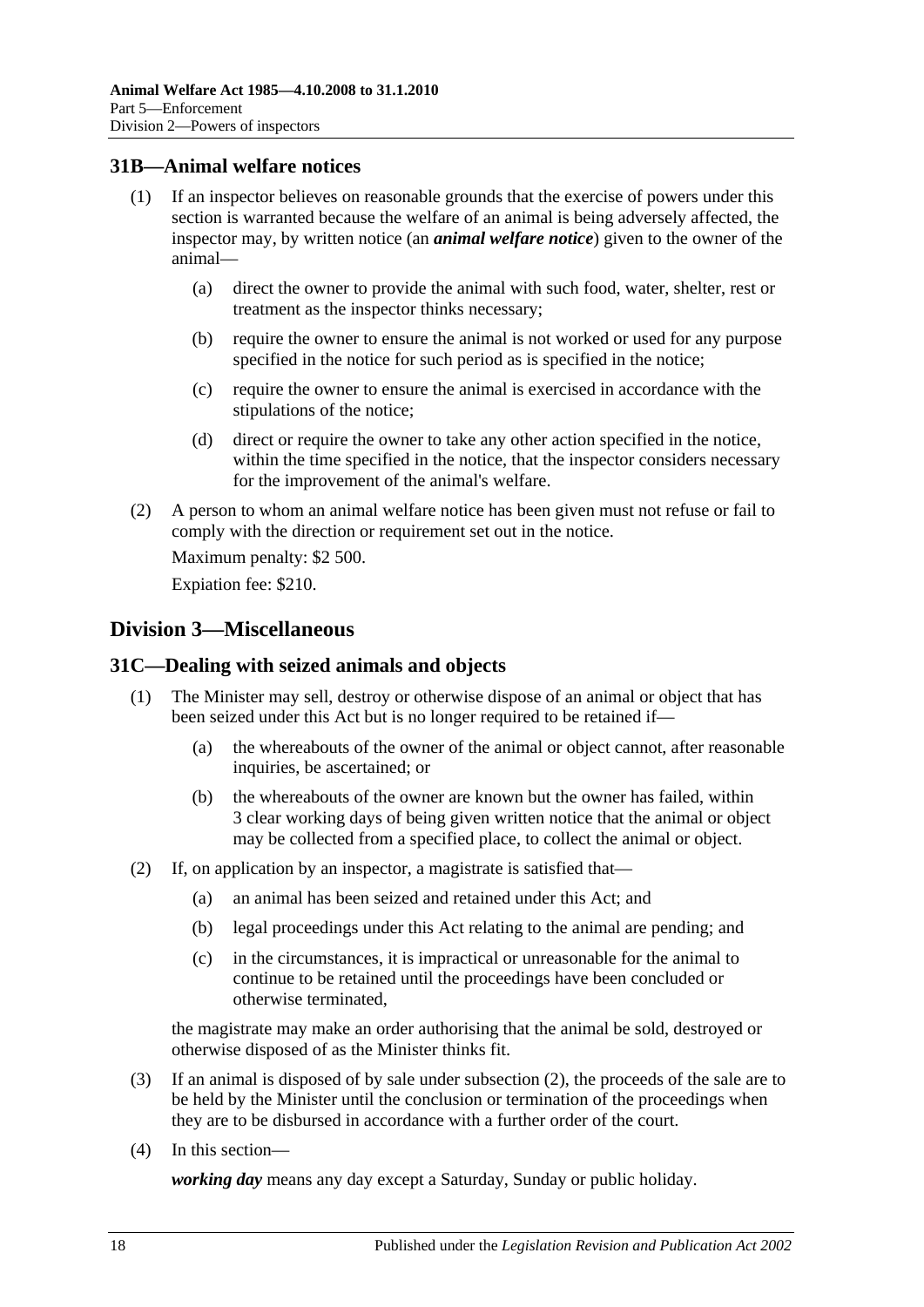# <span id="page-18-0"></span>**31D—Warrant procedures**

- (1) A magistrate must not issue a warrant for the purposes of this Part unless satisfied that the warrant is reasonably required in the circumstances.
- (2) An application for a warrant may be made personally or, if, in the opinion of the applicant, the warrant is urgently required and there is not enough time to lodge a written application and appear before a magistrate, by fax or telephone.
- (3) The grounds of an application for a warrant must be verified by affidavit.
- (4) If an application for the issue of a warrant is made by fax transmission, the following provisions apply:
	- (a) the application must be in a form approved by the Chief Magistrate;
	- (b) the application must be accompanied (through fax transmission) by an affidavit made by the applicant verifying the facts referred to in the application;
	- (c) the applicant must be available to speak to the magistrate by telephone;
	- (d) the magistrate is entitled to assume, without further inquiry, that a person who identifies himself or herself as the applicant acting in the capacity of an inspector during a telephone conversation with the magistrate is indeed the applicant acting in that capacity;
	- (e) the magistrate may, on being satisfied as to the circumstances of urgency and the grounds for the issue of a warrant, make out and sign a warrant;
	- (f) the warrant is to be taken to have been issued, and comes into force, when signed by the magistrate;
	- (g) the magistrate must forward the warrant to the applicant by fax transmission.
- <span id="page-18-1"></span>(5) If an application for a warrant is made by telephone, the following provisions apply:
	- (a) the applicant must inform the magistrate of the applicant's name and identify himself or herself as an inspector and the magistrate, on receiving that information, is entitled to assume its accuracy without further inquiry;
	- (b) the applicant must inform the magistrate of the purpose for which the warrant is required, the grounds on which it is sought and the circumstances giving rise to the urgency of the application;
	- (c) the magistrate may, on being satisfied as to the circumstances of urgency and the grounds for the issue of the warrant, inform the applicant of the facts on which the magistrate relies as grounds for the issue of the warrant, and must not proceed to issue the warrant unless the applicant undertakes to make an affidavit verifying those facts;
	- (d) if the applicant gives such an undertaking, the magistrate may then make out and sign a warrant;
	- (e) the warrant is to be taken to have been issued, and comes into force, when signed by the magistrate;
	- (f) the magistrate must inform the applicant of the terms of the warrant;
	- (g) the applicant must fill out and sign a warrant form (the *duplicate warrant*) that—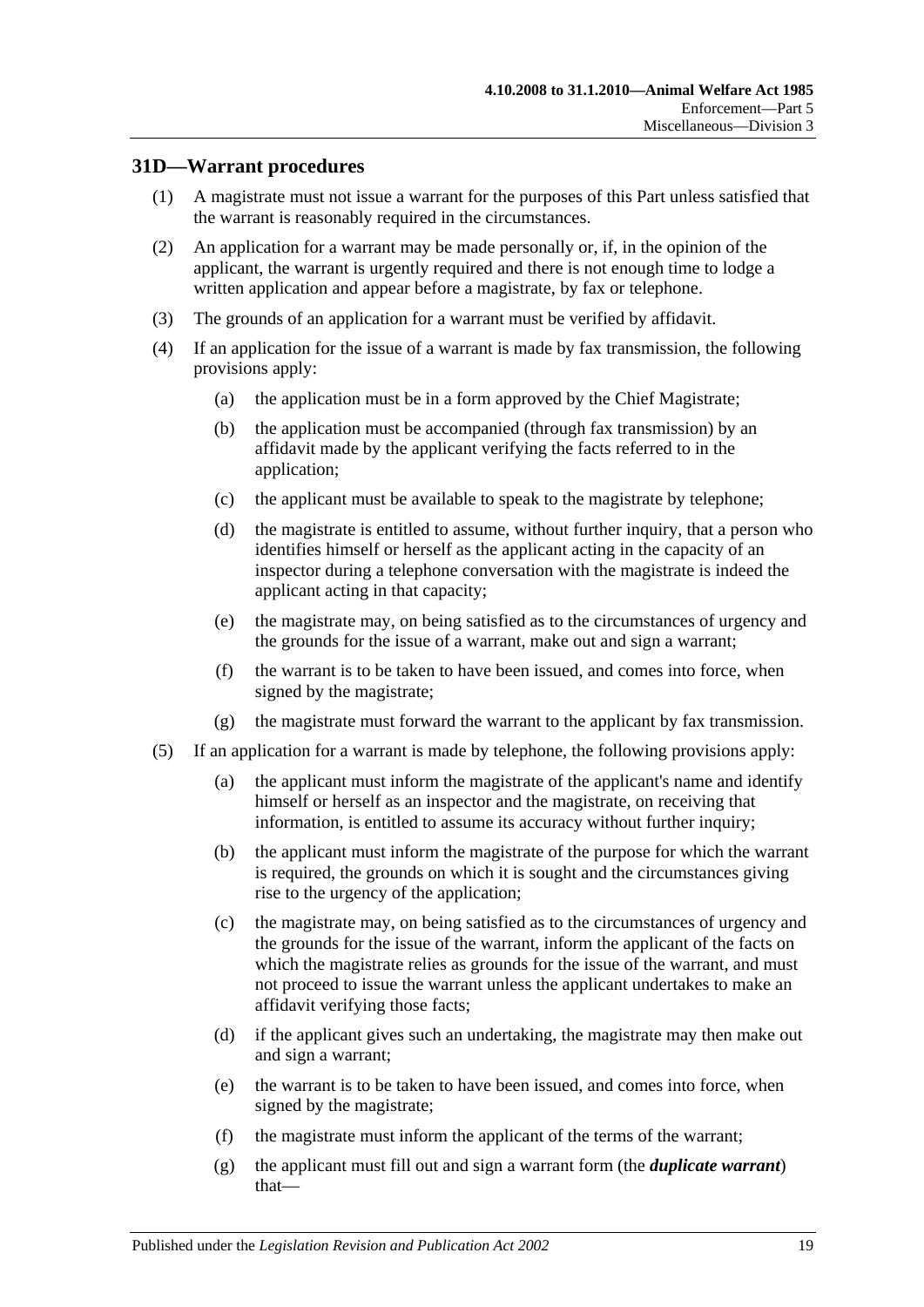- (i) sets out the name of the magistrate who issued the original and the terms of the warrant; and
- (ii) complies with any other prescribed requirements;
- (h) the applicant must, as soon as practicable after the issue of the warrant, forward to the magistrate an affidavit verifying the facts referred to in [paragraph](#page-18-1) (c) and a copy of the duplicate warrant.
- (6) A warrant, if not executed at the expiration of 1 month from the date of its issue, then expires.

#### <span id="page-19-0"></span>**31E—Offence to hinder etc inspectors**

A person who—

- (a) hinders or obstructs an inspector, or a person assisting an inspector, in the exercise of powers under this Act; or
- (b) refuses or fails to comply with a requirement or direction of an inspector under this Act; or
- (c) when required by an inspector under this Act to answer a question, refuses or fails to answer the question to the best of the person's knowledge, information and belief; or
- (d) falsely represents, by words or conduct, that he or she is an inspector,

is guilty of an offence.

Maximum penalty: \$5 000.

# <span id="page-19-1"></span>**32—Immunity from liability**

- (1) No personal liability attaches to an inspector or a person accompanying and assisting an inspector for an act or omission, in good faith, in the exercise, or purported exercise, or the discharge, or purported discharge, of any power, function, duty or responsibility conferred or imposed under this Act.
- (2) A liability that would but for this section, lie against an inspector, or a person assisting an inspector, lies against the Crown.

#### <span id="page-19-3"></span><span id="page-19-2"></span>**32A—Court orders on finding of guilt etc**

- (1) A court may, on finding a person guilty of an offence against this Act or on declaring a person charged with an offence against this Act liable to supervision under Part 8A of the *[Criminal Law Consolidation Act](http://www.legislation.sa.gov.au/index.aspx?action=legref&type=act&legtitle=Criminal%20Law%20Consolidation%20Act%201935) 1935*, make 1 or more of the following orders:
	- (aa) an order requiring the person to care for any animal owned by the person (whether or not the subject of the offence) in accordance with the conditions of the order (which may include a condition that the care of any such animal be supervised or monitored by an inspector), either until further order, or for the period specified in the order;
	- (a) an order directing the person to surrender an animal that is owned by the person and is the subject of the offence to an inspector;
	- (b) an order directing the person to surrender any other specified animal owned by the person to an inspector;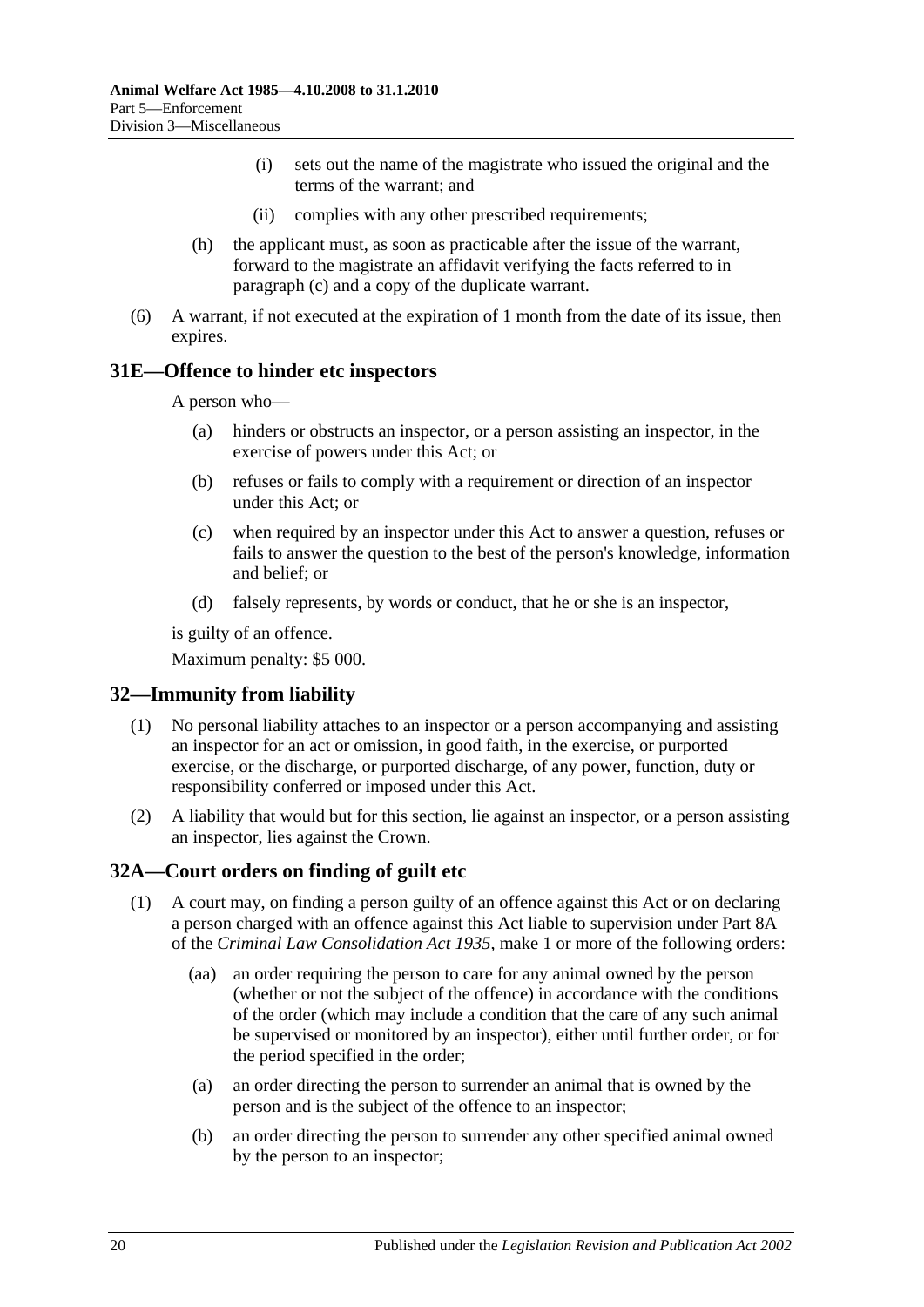- (c) an order directing that any animal owned by the person that has been surrendered or seized under this Act be forfeited to the Crown:
- (d) an order forbidding the person to acquire, or have custody of, any other animal or any other animal of a specified class, either until further order, or for the period specified in the order;
- (e) an order forfeiting to the Crown an object that is the property of the person and is the subject of the offence or used by the person in the commission of the offence.
- (2) A person in relation to whom an order under [subsection](#page-19-3) (1) is in force must comply with the order.

Maximum penalty: \$5 000.

(3) The Minister may sell, destroy or otherwise dispose of an animal or object that has been forfeited to the Crown.

# <span id="page-20-0"></span>**Part 6—Miscellaneous**

# <span id="page-20-1"></span>**33—Delegation**

- (1) The Minister may delegate to a body or person (including a person for the time being holding or acting in a specified office or position) a function or power of the Minister under this Act (except a prescribed function or power).
- (2) A delegation under this section—
	- (a) must be by instrument in writing; and
	- (b) may be absolute or conditional; and
	- (c) does not derogate from the power of the delegator to act in any matter; and
	- (d) is revocable at will.

#### <span id="page-20-2"></span>**34—Permit to hold rodeos**

- (1) A person must not conduct a rodeo without a permit under this section. Maximum penalty: \$5 000.
- (2) An application for a permit—
	- (a) must be made to the Minister; and
	- (b) must be made in the prescribed manner and in a form approved by the Minister; and
	- (c) must be accompanied by the prescribed fee.
- (3) The term for which a permit is issued under this section and the conditions (if any) on which the permit is granted must be specified in the permit.
- (4) A person who contravenes or fails to comply with a condition of a permit under this section is guilty of an offence.

Maximum penalty: \$5 000.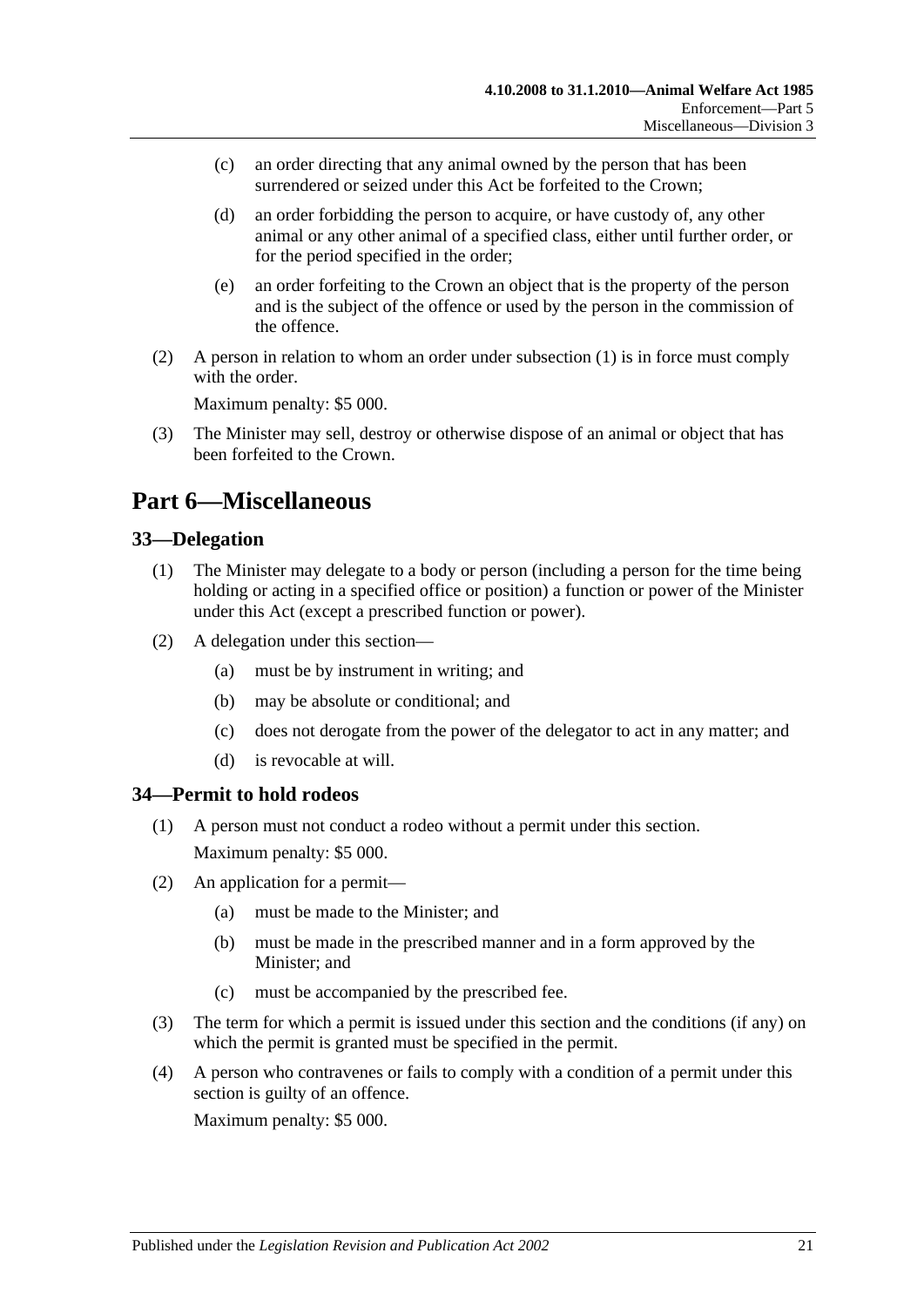## <span id="page-21-0"></span>**34A—False or misleading statements**

A person must not make a statement that is false or misleading in a material particular (whether by reason of the inclusion or omission of a particular) in an application made, or information provided, under this Act.

Maximum penalty:

- (a) if the person made the statement knowing that it was false or misleading—\$10 000 or imprisonment for 2 years;
- (b) in any other case—\$5 000.

#### <span id="page-21-1"></span>**34B—Power of veterinary surgeons to destroy animals**

A veterinary surgeon may destroy an animal if of the opinion that the condition of the animal is such that the animal is so weak or disabled (whether physically or mentally), or in such pain or distress, that it should be destroyed.

#### <span id="page-21-2"></span>**35—Power to provide food to neglected animals**

Where a person believes on reasonable grounds that over a period of 24 hours or more an animal has not been provided with adequate food or water, the person may, with the authority of an inspector, enter the premises for the purpose of providing the animal with food and water.

#### <span id="page-21-3"></span>**37—Service of notices**

A notice or document required or authorised to be given or served under this Act may be given or served personally or by post.

#### <span id="page-21-4"></span>**38—Offences by bodies corporate**

Where a body corporate is guilty of an offence against this Act, every member of the governing body of the body corporate is guilty of an offence and liable to the same penalty as is prescribed for the principal offence unless it is proved that the member could not by the exercise of reasonable diligence have prevented the commission of that offence.

#### <span id="page-21-6"></span><span id="page-21-5"></span>**39—Continuing offences**

- (1) A person convicted of an offence against any provision of this Act in respect of a continuing act or omission—
	- (a) is liable, in addition to the penalty otherwise applicable to that offence, to a penalty for each day during which the act or omission continued of not more than one-tenth of the maximum penalty prescribed for that offence; and
	- (b) is, if the act or omission continues after conviction, guilty of a further offence against that provision and liable, in addition to the penalty otherwise applicable to that further offence, to a penalty for each day during which the act or omission continued after that conviction of not more than the amount equal to one-tenth of the maximum penalty prescribed for that offence.
- (2) Where an offence against a provision of this Act consists of an omission to do something that is required to be done, the omission will, for the purposes of [subsection](#page-21-6) (1), be taken to continue for so long as the thing required or directed to be done remains undone after the expiration of the period for compliance with the requirement.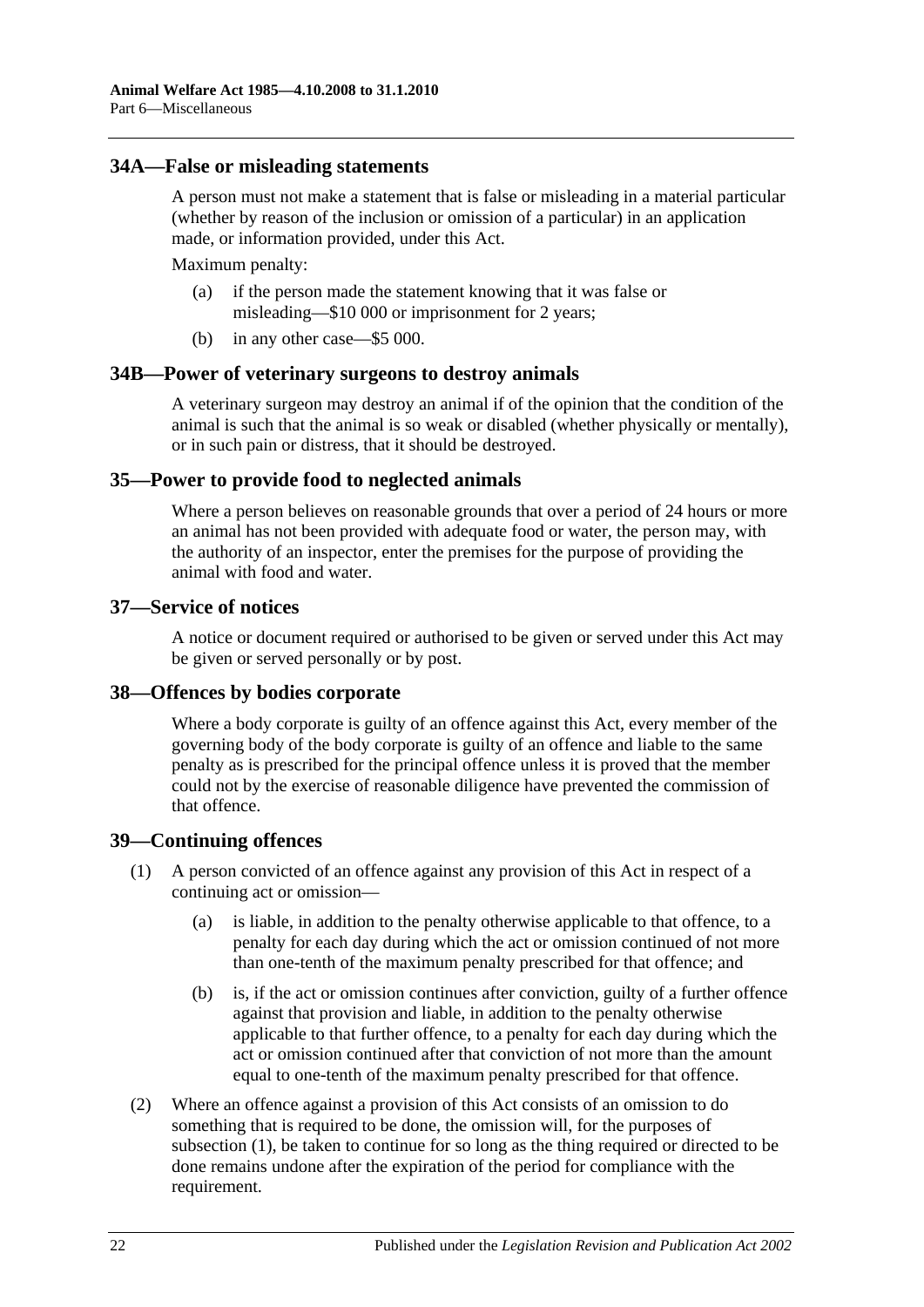#### <span id="page-22-0"></span>**40—Vicarious liability of employers in certain circumstances**

If a person commits an offence against this Act in the course of employment by another, the employer is guilty of an offence and liable to the same penalty as is prescribed for the principal offence unless it is proved that the employer could not by the exercise of reasonable diligence have prevented the commission of that offence.

#### <span id="page-22-1"></span>**42—Evidence**

- (1) In proceedings, a certificate apparently executed by the Minister certifying as to a matter relating to—
	- (a) a licence, permit, approval, certificate or other authorisation under this Act; or
	- (b) the appointment of an inspector; or
	- (c) a delegation; or
	- (d) an application; or
	- (e) the receipt or non-receipt of information,

under this Act constitutes proof, in the absence of proof to the contrary, of the matters so certified.

- (2) An allegation in a complaint or an information that—
	- (a) an animal was an animal of a specified species; or
	- (b) a person was the owner of a specified animal,

will be accepted as proved in the absence of proof to the contrary.

# <span id="page-22-2"></span>**42A—Codes of practice**

Where a code is incorporated into or referred to in this Act or the regulations—

- (a) a copy of the code must be kept available for inspection by members of the public, without charge and during normal office hours, at an office determined by the Minister; and
- (b) evidence of the contents of the code may be given in any legal proceedings by production of a copy of a document apparently certified by or on behalf of the Minister to be a true copy of the code.

# <span id="page-22-3"></span>**43—Act does not render unlawful practices that are in accordance with prescribed code of animal husbandry practice**

Nothing in this Act renders unlawful anything done in accordance with a prescribed code of practice relating to animals.

### <span id="page-22-4"></span>**43A—Reports in respect of alleged contraventions**

If a person reports to an inspector an alleged contravention of this Act, the inspector must, at the request of the person, inform the person if practicable of any action proposed to be taken under the Act in respect of the allegation.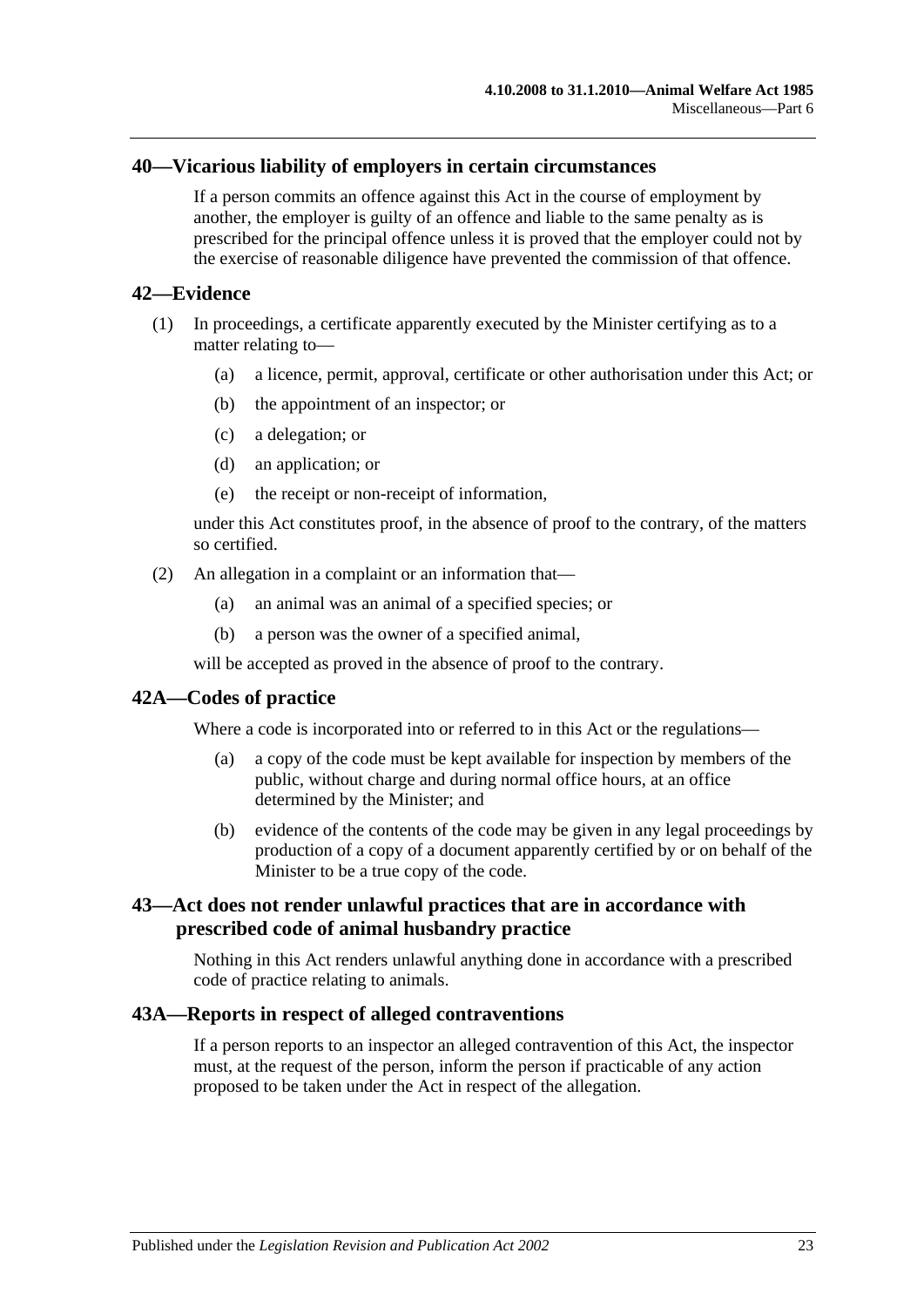# <span id="page-23-0"></span>**43B—Victimisation**

- (1) A person commits an act of victimisation against another person (the *victim*) if he or she causes detriment to the victim on the ground, or substantially on the ground, that the victim—
	- (a) has disclosed or intends to disclose information; or
	- (b) has made or intends to make an allegation,

that has given rise, or could give rise, to proceedings against the person under this Act.

- (2) An act of victimisation under this Act may be dealt with—
	- (a) as a tort; or
	- (b) as if it were an act of victimisation under the *[Equal Opportunity Act](http://www.legislation.sa.gov.au/index.aspx?action=legref&type=act&legtitle=Equal%20Opportunity%20Act%201984) 1984*,

but, if the victim commences proceedings in a court seeking a remedy in tort, he or she cannot subsequently lodge a complaint under the *[Equal Opportunity Act](http://www.legislation.sa.gov.au/index.aspx?action=legref&type=act&legtitle=Equal%20Opportunity%20Act%201984) 1984* and, conversely, if the victim lodges a complaint under that Act, he or she cannot subsequently commence proceedings in a court seeking a remedy in tort.

- (3) Where a complaint alleging an act of victimisation under this Act has been lodged with the Commissioner for Equal Opportunity and the Commissioner is of the opinion that the subject matter of the complaint has already been adequately dealt with by a competent authority, the Commissioner may decline to act on the complaint or to proceed further with action on the complaint.
- (4) In this section—

*detriment* includes—

- (a) injury, damage or loss; or
- (b) intimidation or harassment; or
- (c) discrimination, disadvantage or adverse treatment in relation to the victim's employment or business; or
- (d) threats of reprisal.

#### <span id="page-23-2"></span><span id="page-23-1"></span>**44—Regulations**

- (1) The Governor may make such regulations as are contemplated by, or as are necessary or expedient for the purposes of, this Act.
- (2) Without limiting the generality of [subsection](#page-23-2) (1), the regulations may—
	- (a) regulate the slaughtering, trapping, snaring, catching, poisoning, caging or confining of animals;
	- (b) regulate medical or surgical procedures in relation to animals;
	- (c) require a person to hold a certificate or other authorisation for specified purposes and provide for the issuing and cancellation of certificates and authorisations by the Minister, a specified body or a person or body approved by the Minister;
	- (d) regulate—
		- (i) the hiring out of animals; or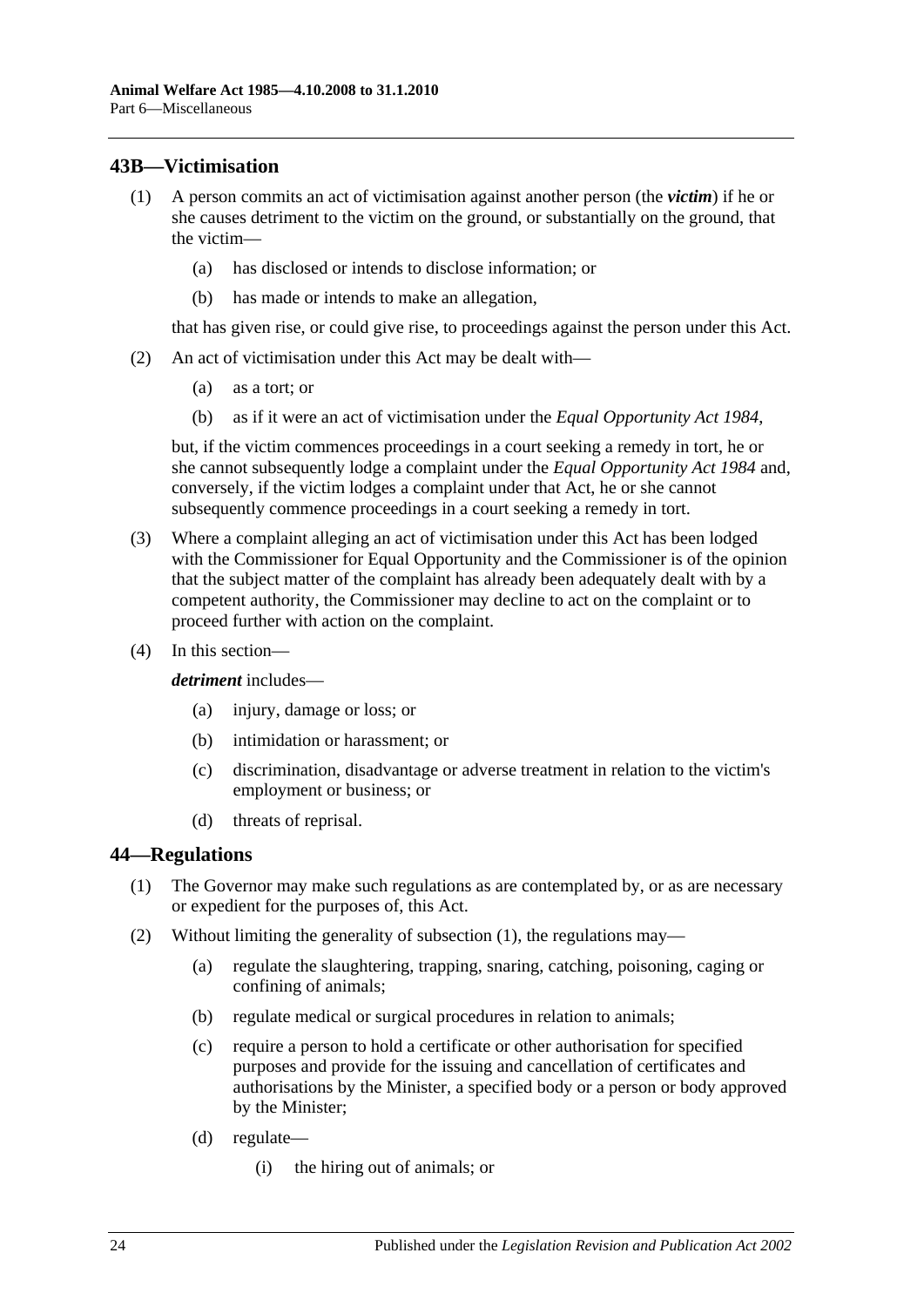- (ii) the boarding of animals; or
- (iii) the sale of animals; or
- (iv) the transport of animals; or
- (v) the husbandry of animals; or
- (vi) the use of animals for entertainment;
- (e) prescribe the form of any notice, application, permit, licence or other document given, made or granted under this Act;
- (f) prescribe fees in respect of anything to be done under this Act;
- (g) exempt, conditionally or unconditionally, any person or class of persons or any animal or class of animals from any provision of this Act;
- (h) impose fines, not exceeding \$5 000, for offences against the regulations;
- (i) fix expiation fees, not exceeding \$315, for alleged offences against the regulations.
- (3) The regulations may incorporate (with or without modification) or operate by reference to any code of practice relating to animals as in force at a particular time or as amended from time to time by the authority responsible for its publication.
- (4) A regulation under this Act may be of general or limited application according to—
	- (a) the classes of persons or animals; or
	- (b) the circumstances; or
	- (c) any other specified factor,

to which the regulation is expressed to apply.

(5) The regulations may leave a matter or thing to be determined, dispensed with, regulated or prohibited according to the discretion of the Minister, either generally or in a particular case or class of cases.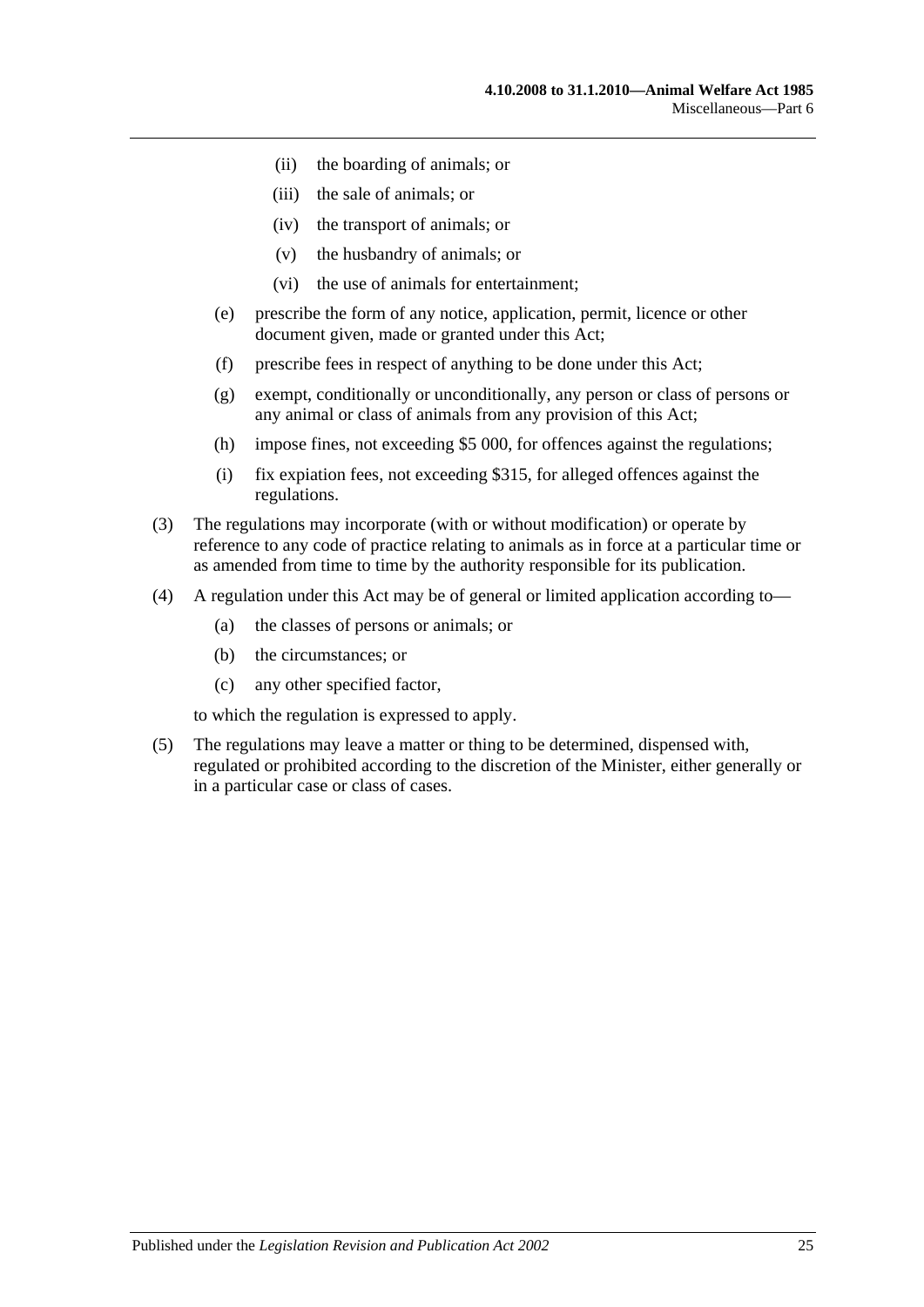# <span id="page-25-0"></span>**Legislative history**

# **Notes**

- Amendments of this version that are uncommenced are not incorporated into the text.
- Please note—References in the legislation to other legislation or instruments or to titles of bodies or offices are not automatically updated as part of the program for the revision and publication of legislation and therefore may be obsolete.
- Earlier versions of this Act (historical versions) are listed at the end of the legislative history.
- For further information relating to the Act and subordinate legislation made under the Act see the Index of South Australian Statutes or www.legislation.sa.gov.au.

# **Formerly**

*Prevention of Cruelty to Animals Act 1985*

# **Legislation repealed by principal Act**

The *Animal Welfare Act 1985* repealed the following:

*Prevention of Cruelty to Animals Act 1936*

# **Principal Act and amendments**

| New entries appear in bold. |  |  |
|-----------------------------|--|--|

| Year    | No. | Title                                                                             | Assent     | Commencement                                                    |
|---------|-----|-----------------------------------------------------------------------------------|------------|-----------------------------------------------------------------|
| 1985    | 106 | <b>Prevention of Cruelty to Animals</b><br>Act 1985                               | 7.11.1985  | 1.8.1986 (Gazette 24.7.1986 p322)                               |
| 1994    | 48  | Meat Hygiene Act 1994                                                             | 9.6.1994   | 1.12.1994 (Gazette 1.12.1994 p1868)                             |
| 1999    | 85  | <b>Prevention of Cruelty to Animals</b><br>(Miscellaneous) Amendment Act 1999     | 2.12.1999  | 1.2.2000 (Gazette 27.1.2000 p502)                               |
| 2004    | 20  | Primary Produce (Food Safety<br>Schemes) Act 2004                                 | 1.7.2004   | Sch 1 (cl 2)—1.7.2006 ( <i>Gazette 8.6.2006</i><br>p1600        |
| 2008 21 |     | <b>Prevention of Cruelty to Animals</b><br>(Animal Welfare) Amendment Act<br>2008 | 26.6.2008  | 4.10.2008 (Gazette 18.9.2008 p4503)                             |
| 2009    | 84  | <b>Statutes Amendment (Public Sector</b><br>Consequential Amendments) Act 2009    | 10.12.2009 | Pt 15 (ss 29 & 30)—1.2.2010 ( <i>Gazette</i><br>28.1.2010 p320) |

# **Provisions amended**

New entries appear in bold.

Entries that relate to provisions that have been deleted appear in italics.

| Provision  | How varied                      | Commencement |
|------------|---------------------------------|--------------|
| Long title | amended by $85/1999$ s 18 (Sch) | 1.2.2000     |
|            | amended by $21/2008$ s 4        | 4.10.2008    |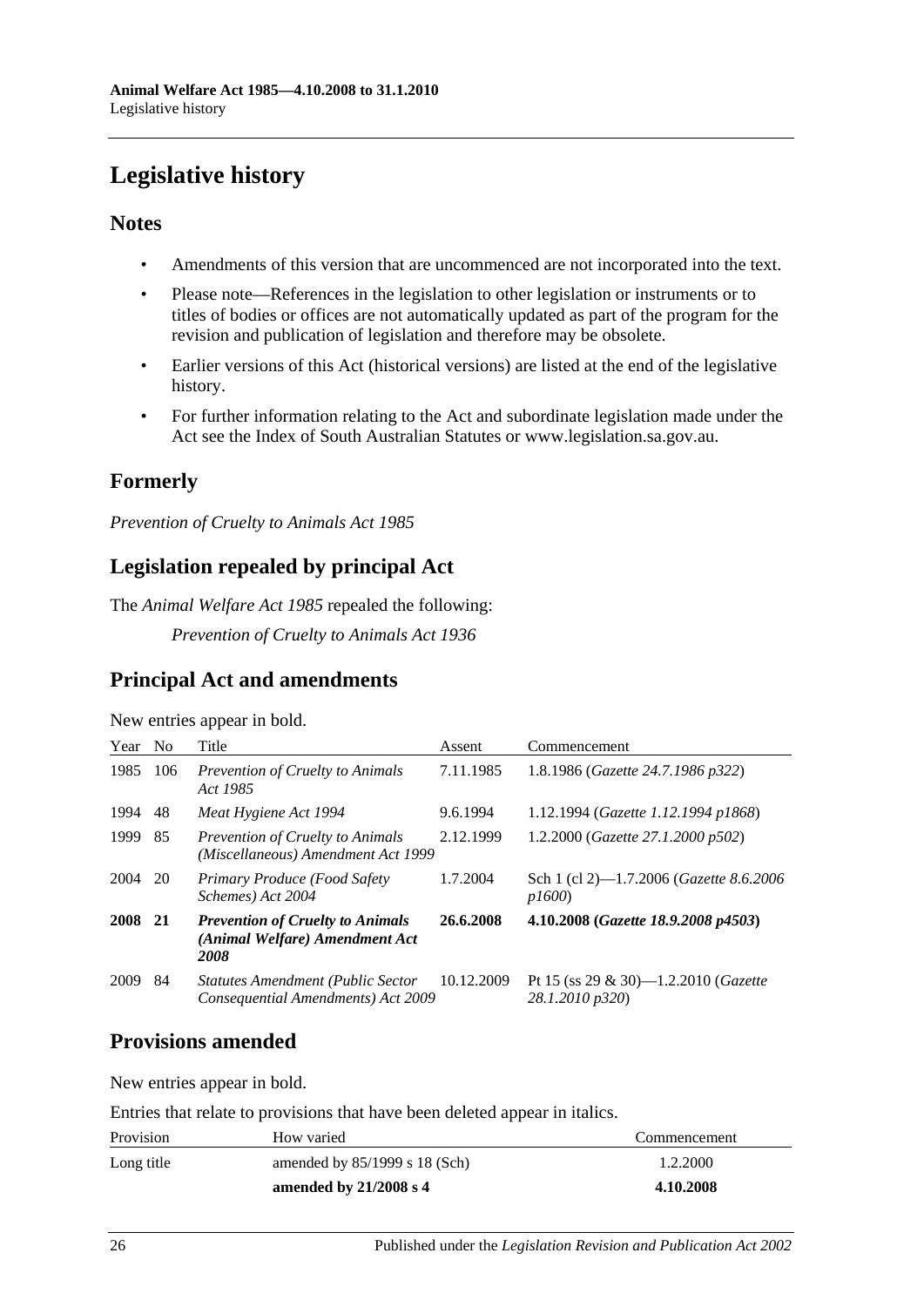| Pt <sub>1</sub>           |                                                   |           |
|---------------------------|---------------------------------------------------|-----------|
| s <sub>1</sub>            | amended by 21/2008 s 5                            | 4.10.2008 |
| s <sub>2</sub>            | deleted by 85/1999 s 18 (Sch)                     | 1.2.2000  |
| s <sub>3</sub>            |                                                   |           |
| animal welfare<br>notice  | inserted by $21/2008$ s $6(1)$                    | 4.10.2008 |
| animal welfare<br>order   | inserted by $21/2008$ s $6(1)$                    | 4.10.2008 |
|                           | the Chief Inspector deleted by $85/1999 s 3(a)$   | 1.2.2000  |
| the Code                  | inserted by $85/1999$ s $3(a)$                    | 1.2.2000  |
|                           | amended by $21/2008$ s $6(2)$                     | 4.10.2008 |
| electrical device         | inserted by 21/2008 s 6(3)                        | 4.10.2008 |
| r                         | electroimmobil-ise inserted by $21/2008$ s $6(3)$ | 4.10.2008 |
| harm                      | inserted by $21/2008$ s $6(3)$                    | 4.10.2008 |
| inspector                 | (b) deleted by $85/1999$ s $3(b)$                 | 1.2.2000  |
|                           | amended by 21/2008 s 6(4)                         | 4.10.2008 |
| organised animal<br>fight | inserted by $21/2008$ s $6(5)$                    | 4.10.2008 |
| pain                      | deleted by $21/2008 s 6(6)$                       | 4.10.2008 |
| rodeo                     | inserted by $21/2008$ s $6(7)$                    | 4.10.2008 |
| rodeo event               | inserted by $21/2008$ s $6(7)$                    | 4.10.2008 |
| serious harm              | inserted by $21/2008$ s $6(7)$                    | 4.10.2008 |
| the Society               | amended by $21/2008$ s $6(8)$                     | 4.10.2008 |
| vehicle                   | substituted by $21/2008$ s $6(9)$                 | 4.10.2008 |
| veterinary surgeon        | amended by 85/1999 s 18 (Sch)                     | 1.2.2000  |
|                           | amended by 21/2008 s 6(10)                        | 4.10.2008 |
| s 4                       | deleted by 85/1999 s 18 (Sch)                     | 1.2.2000  |
| Pt 2                      |                                                   |           |
| s 6                       |                                                   |           |
| s(6(1))                   | substituted by 85/1999 s 18 (Sch)                 | 1.2.2000  |
| s(6(2)                    | substituted by 85/1999 s 18 (Sch)                 | 1.2.2000  |
|                           | amended by 21/2008 s 7(1), (2)                    | 4.10.2008 |
| s(6(3))                   | amended by 85/1999 s 18 (Sch)                     | 1.2.2000  |
| s 6(4)                    | substituted by 85/1999 s 18 (Sch)                 | 1.2.2000  |
| s(6(5)                    | amended by 85/1999 s 18 (Sch)                     | 1.2.2000  |
| s 7                       |                                                   |           |
| s $7(1)$ and $(4)$        | amended by 85/1999 s 18 (Sch)                     | 1.2.2000  |
| s <sub>8</sub>            | amended by 85/1999 s 18 (Sch)                     | 1.2.2000  |
| s 9                       |                                                   |           |
| $s \, 9(1)$               | substituted by 85/1999 s 18 (Sch)                 | 1.2.2000  |
| $s \, 9(2)$               | deleted by 85/1999 s 18 (Sch)                     | 1.2.2000  |
| $s \, 9(5)$               | amended by 85/1999 s 18 (Sch)                     | 1.2.2000  |
| $s \, 9(6)$               | substituted by 85/1999 s 18 (Sch)                 | 1.2.2000  |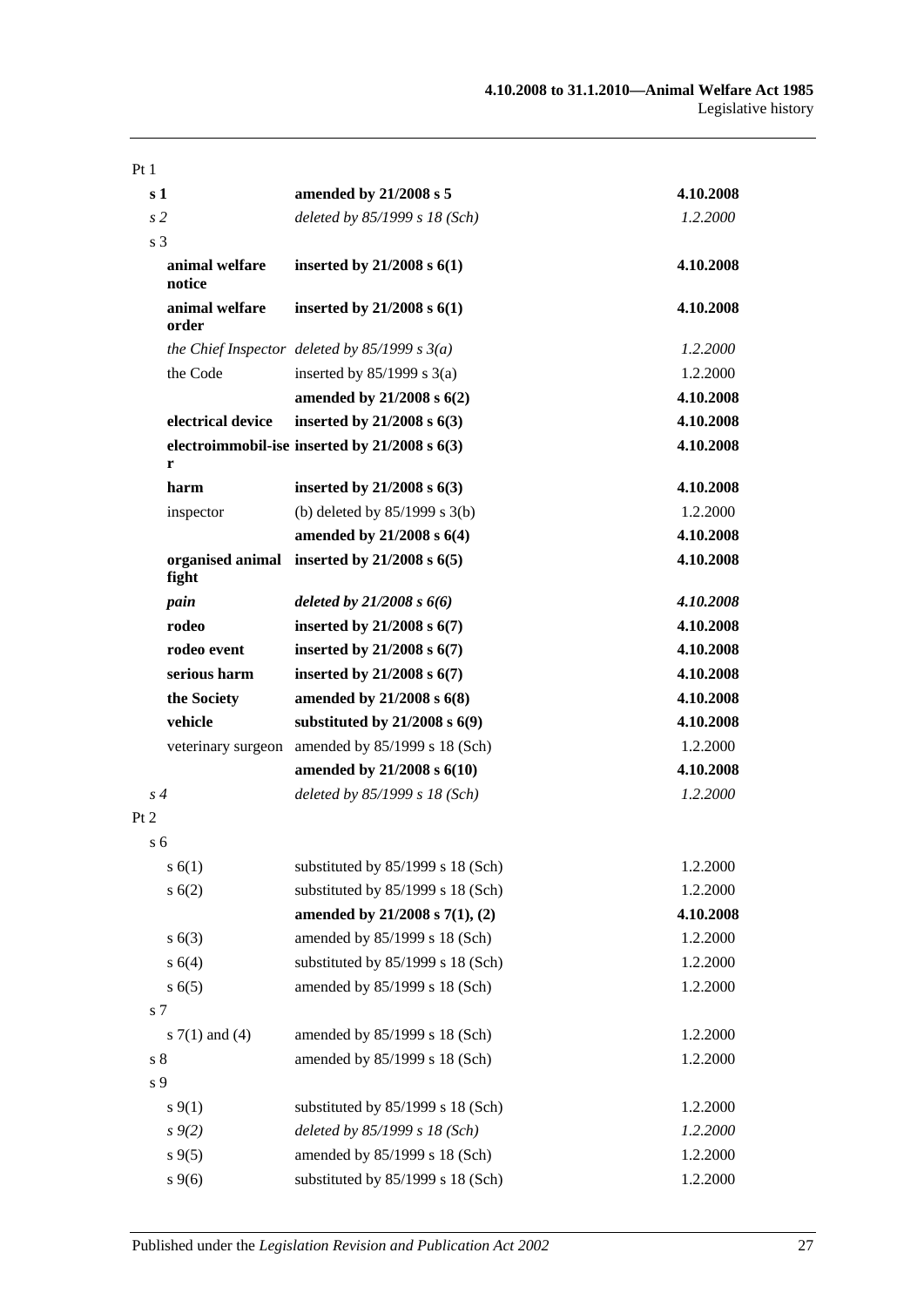| s 11                                   |                                                                          |           |
|----------------------------------------|--------------------------------------------------------------------------|-----------|
| s 11(1)                                | amended by 85/1999 s 18 (Sch)                                            | 1.2.2000  |
| s 11(2)                                | substituted by 85/1999 s 18 (Sch)                                        | 1.2.2000  |
| s 12                                   | amended by 85/1999 s 4                                                   | 1.2.2000  |
| Pt 3 before substitution<br>by 21/2008 |                                                                          |           |
| s <sub>13</sub>                        |                                                                          |           |
| $s$ 13(1)                              | substituted by $85/1999 s 18$ (Sch)                                      | 1.2.2000  |
| $s\,13(2)$                             | amended by 85/1999 s 5                                                   | 1.2.2000  |
| $s\,13(2)$                             | $(j)$ —(l) deleted by 85/1999 s 5                                        | 1.2.2000  |
| ss 14 and 15                           | amended by 85/1999 s 18 (Sch)                                            | 1.2.2000  |
| Pt3                                    | substituted by 21/2008 s 8                                               | 4.10.2008 |
| $s$ 15 $A$                             | s 33 amended by 85/1999 s 18 (Sch)                                       | 1.2.2000  |
|                                        | s 33 amended and redesignated as s 15A by<br>$21/2008$ s $13(1)$ , $(2)$ | 4.10.2008 |
| Pt 4                                   |                                                                          |           |
| s 16                                   |                                                                          |           |
| s 16(1)                                | amended by 85/1999 s 18 (Sch)                                            | 1.2.2000  |
| s 17                                   |                                                                          |           |
| $s\ 17(2)$                             | amended by 85/1999 s 6                                                   | 1.2.2000  |
| s 18                                   |                                                                          |           |
| s 18(1)                                | amended by 85/1999 s 18 (Sch)                                            | 1.2.2000  |
| s 18(2)                                | amended by 85/1999 ss 7, 18 (Sch)                                        | 1.2.2000  |
| s 19                                   |                                                                          |           |
| s 19(1)                                | amended by 85/1999 s 18 (Sch)                                            | 1.2.2000  |
| $s\ 19(2)$                             | amended by 21/2008 s 9                                                   | 4.10.2008 |
| s 19(4)                                | inserted by $85/1999$ s 8                                                | 1.2.2000  |
| s <sub>20</sub>                        |                                                                          |           |
|                                        | s $20(1)$ , (3) and (4) amended by $85/1999$ s 18 (Sch)                  | 1.2.2000  |
| s 23                                   |                                                                          |           |
| $s\,23(2)$                             | amended by 85/1999 s 18 (Sch)                                            | 1.2.2000  |
| $s\,23(3)$                             | amended by 85/1999 ss 9, 18 (Sch)                                        | 1.2.2000  |
|                                        | amended by 21/2008 s 10                                                  | 4.10.2008 |
| $s23(5)$ (7)                           | amended by 85/1999 s 18 (Sch)                                            | 1.2.2000  |
| s24                                    |                                                                          |           |
| $s\,24(1)$                             | amended by 85/1999 s 18 (Sch)                                            | 1.2.2000  |
| $s\,24(4)$                             | amended by 85/1999 ss 10, 18 (Sch)                                       | 1.2.2000  |
| s <sub>25</sub>                        |                                                                          |           |
| $s \, 25(1)$                           | amended by $85/1999$ s $11(a)$ , (b)                                     | 1.2.2000  |
| $s \, 25(1a)$                          | inserted by $85/1999$ s $11(c)$                                          | 1.2.2000  |
| $s\,25(2)$                             | amended by $85/1999$ s $11(d)$                                           | 1.2.2000  |
| $s\,25(3)$                             | amended by 85/1999 ss 11(e), 18 (Sch)                                    | 1.2.2000  |
| $s \, 25(4)$                           | inserted by $85/1999$ s $11(f)$                                          | 1.2.2000  |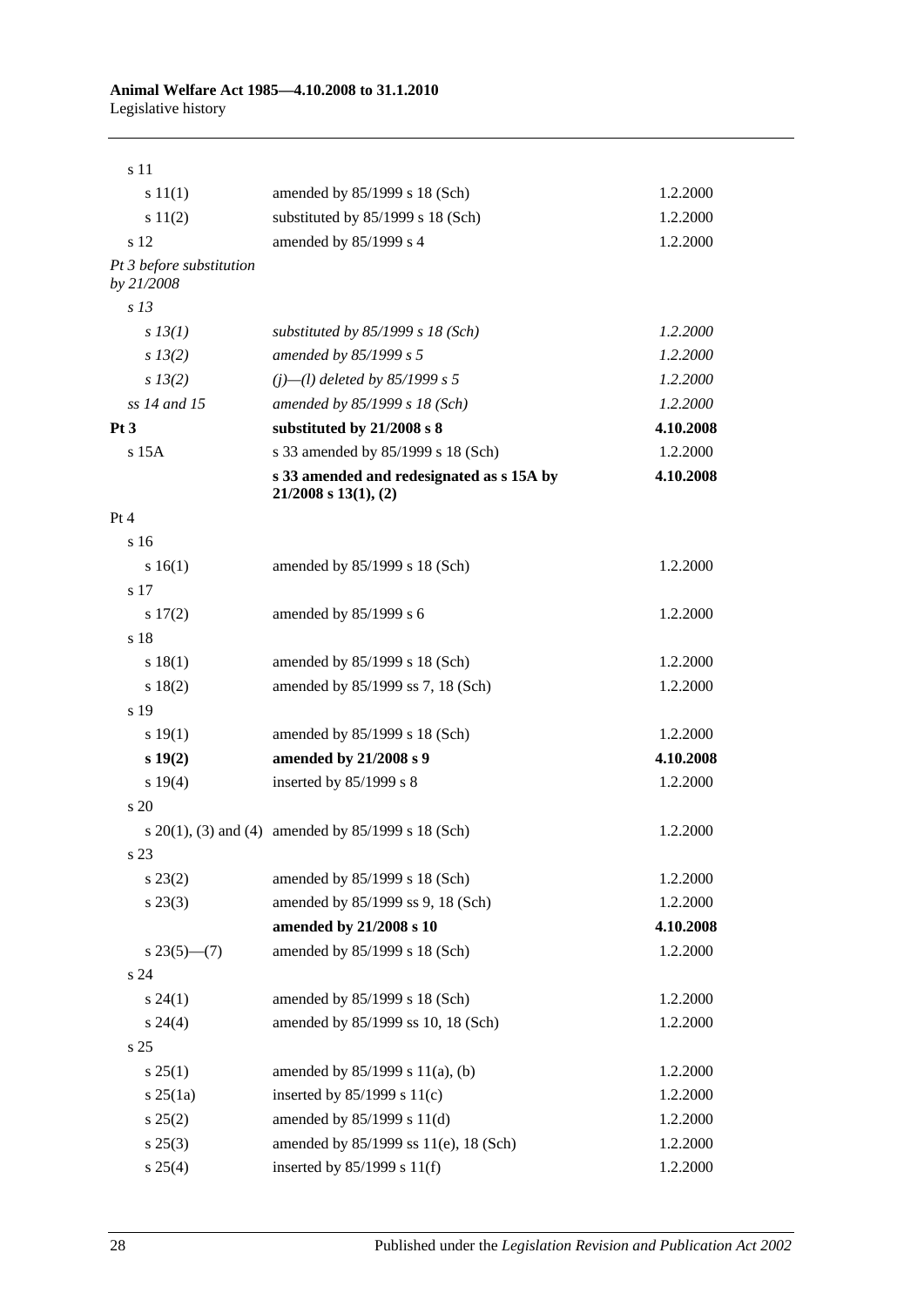| s <sub>26</sub>                           |                                                                                      |           |
|-------------------------------------------|--------------------------------------------------------------------------------------|-----------|
| s $26(1)$ and (3)                         | amended by 85/1999 s 18 (Sch)                                                        | 1.2.2000  |
| s 27                                      |                                                                                      |           |
|                                           | s $27(1)$ , (4) and (5) amended by $85/1999$ s 18 (Sch)                              | 1.2.2000  |
| $Pt\,5$                                   |                                                                                      |           |
| heading                                   | substituted by 21/2008 s 11                                                          | 4.10.2008 |
| Pt 5 Div 1                                |                                                                                      |           |
| heading                                   | inserted by 21/2008 s 11                                                             | 4.10.2008 |
| s 28 before<br>substitution by<br>21/2008 |                                                                                      |           |
| $s\,28(1)$                                | substituted by $85/1999$ s $12(a)$                                                   | 1.2.2000  |
| $s\,28(2)$                                | amended by 85/1999 ss $12(b)$ , (c), 18 (Sch)                                        | 1.2.2000  |
| $s\,28(2a)$                               | inserted by $85/1999 s 12(d)$                                                        | 1.2.2000  |
| $s\,28(3)$                                | amended by $85/1999$ ss $12(e)$ , 18 (Sch)                                           | 1.2.2000  |
| s 29 before<br>substitution by<br>21/2008 |                                                                                      |           |
| $s\,29(1)$                                | amended by 48/1994 Sch 2 cl 2                                                        | 1.12.1994 |
|                                           | amended by 20/2004 Sch 1 cl 2                                                        | 1.7.2006  |
| s 29(2)                                   | amended by $85/1999$ ss $13(a)$ , (b), 18 (Sch)                                      | 1.2.2000  |
| $s 29(3)$ and (4)                         | amended by 85/1999 s 18 (Sch)                                                        | 1.2.2000  |
| $s\,29(4a)$                               | inserted by $85/1999 s 13(c)$                                                        | 1.2.2000  |
| $s\,29(5)$                                | amended by 85/1999 s $13(d)$ —(h)                                                    | 1.2.2000  |
|                                           | s 29(7), (8) and (10) amended by 85/1999 s 18 (Sch)                                  | 1.2.2000  |
| ss 28 and 29                              | substituted by 21/2008 s 12                                                          | 4.10.2008 |
| s 30 before<br>substitution by<br>21/2008 |                                                                                      |           |
| $s \, 30(2)$ and (3)                      | amended by 85/1999 s 18 (Sch)                                                        | 1.2.2000  |
| by 21/2008                                | s 30A before deletion inserted by 85/1999 s 14                                       | 1.2.2000  |
| s 31 before<br>substitution by<br>21/2008 | amended by 85/1999 s 18 (Sch)                                                        | 1.2.2000  |
| Pt 5 Div 2                                | inserted by 21/2008 s 12                                                             | 4.10.2008 |
| Pt 5 Div 3                                | inserted by 21/2008 s 12                                                             | 4.10.2008 |
| s 32                                      |                                                                                      |           |
| s $32(1)$ and $(2)$                       | amended by 85/1999 s 18 (Sch)                                                        | 1.2.2000  |
| s <sub>32A</sub>                          |                                                                                      |           |
| $s \, 32A(1)$                             | s 36(1) substituted by 85/1999 s 16                                                  | 1.2.2000  |
|                                           | s $36(1)$ amended and redesignated as s $32A(1)$<br>by $21/2008$ s $17(1)$ —(5), (8) | 4.10.2008 |
| $s \, 32A(2)$                             | s 36(2) amended by 85/1999 s 18 (Sch)                                                | 1.2.2000  |
|                                           | s $36(2)$ amended and redesignated as s $32A(2)$<br>by $21/2008$ s $17(6)$ , $(8)$   | 4.10.2008 |